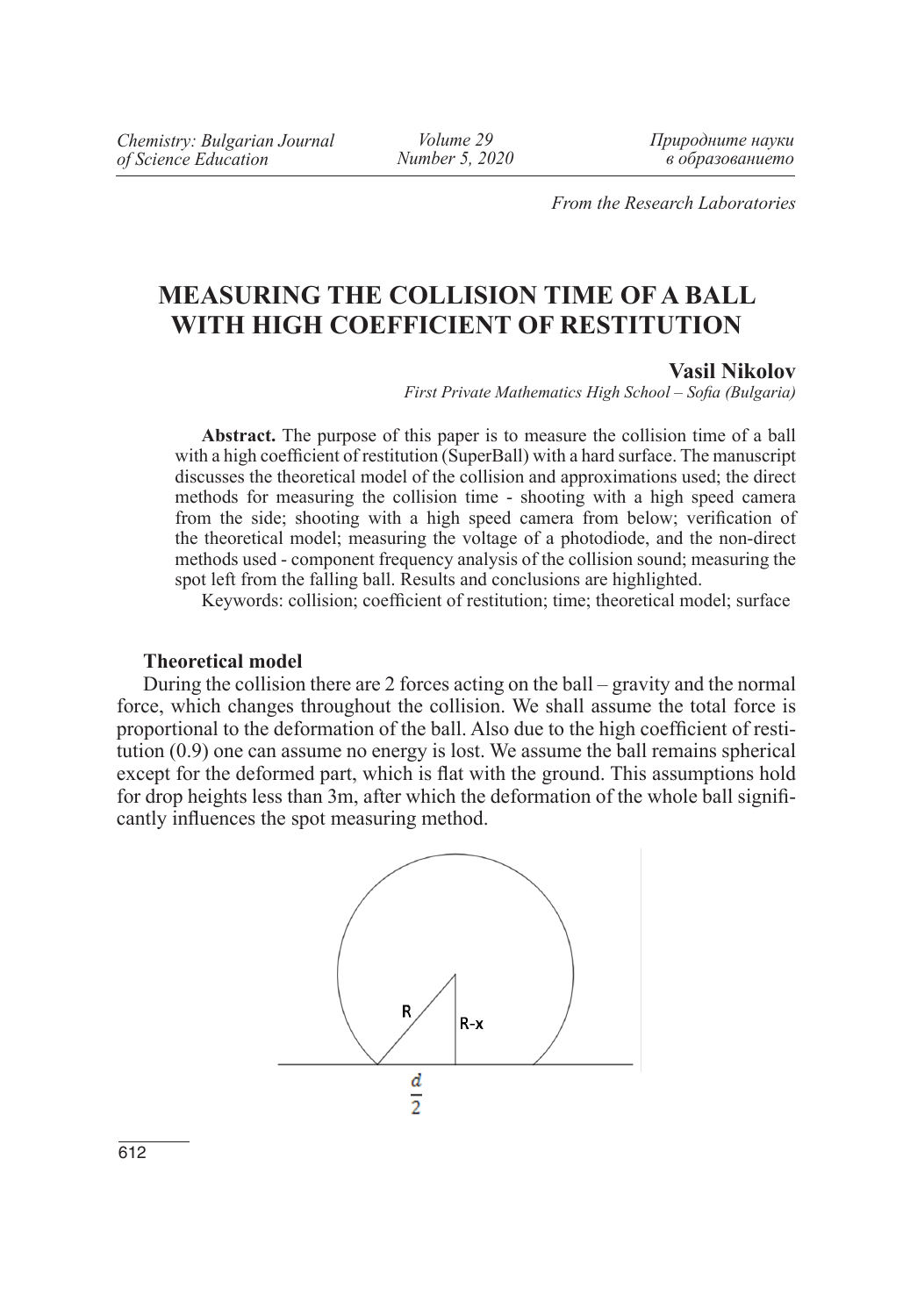#### **Shooting the collision from the side**

A high speed camera of 1000 fps was utilised. The ball is dropped on a hard surface, with the camera shooting at the collision site. From the number of frames in which the ball is touching the surface one can infer the collision time.

Measurements were made for drop heights from 40 to 160 cm every 30 cm, with the collision time averaging at 8.4ms regardless of the drop height. This result leads us to hypothesize the ball acts as a harmonic oscillator.

The error in the measurement is  $\pm 1$ ms, or the time between consecutive frames. It can be improved with increasing the frame rate. The graph below shows the collision time vs drop height, which is flat and averaging at 8.4ms.



#### **Shooting the ball from below**

*Purpose of the experiment:* To obtain the relationship between contact area and time since the ball touches the surface. Using this, one can obtain the deformation of the ball vs time.

*Setup:* A glass surface is suspended from two sides, and the camera shoots from below. The ball is dropped and for each frame the diameter of the deformation is measured. Using the Pythagorean Theorem the deformation can be computed for each frame.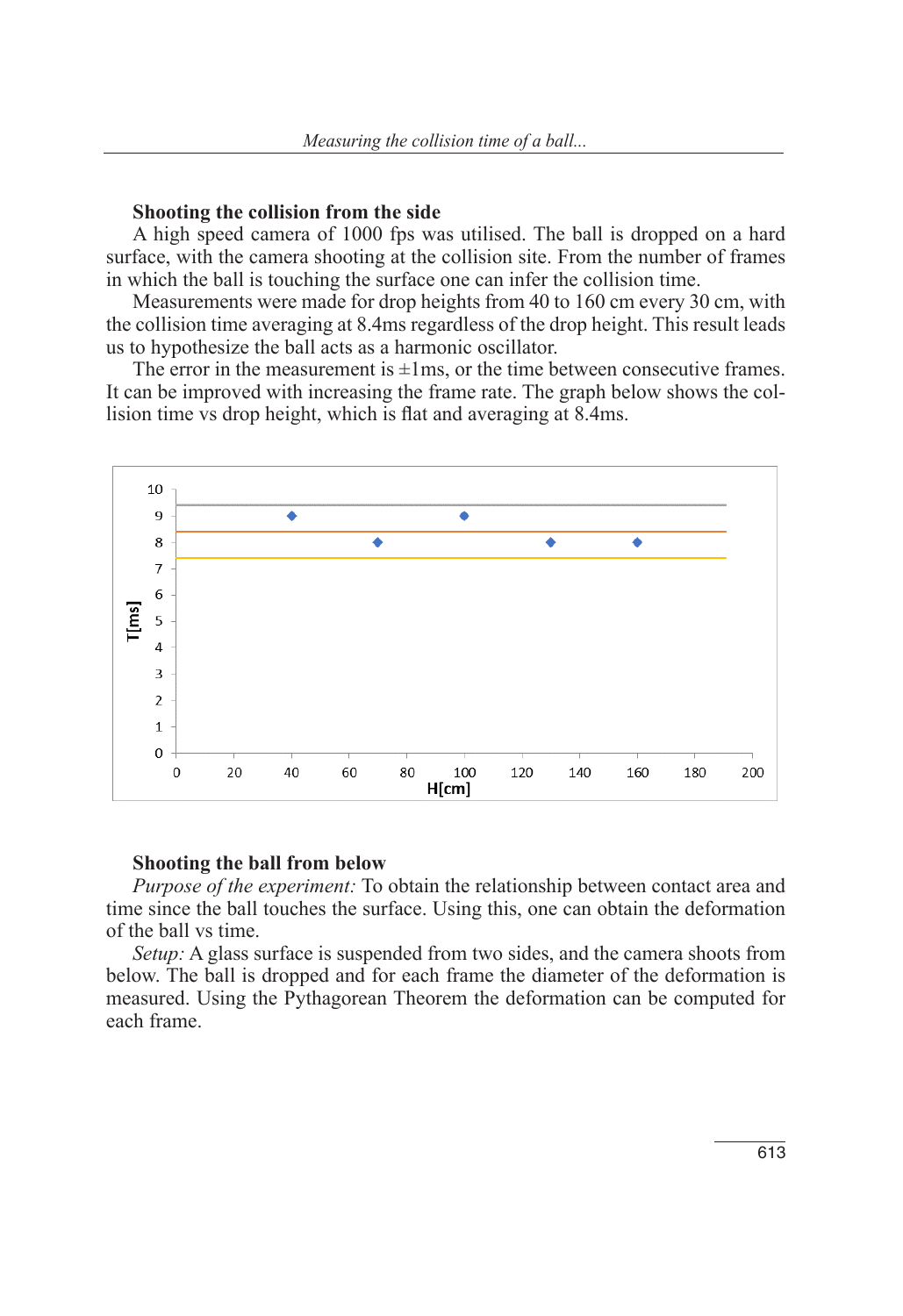

$$
(R - x)^2 + \frac{d^2}{4} = R^2
$$
  

$$
x = R - (R^2 - \frac{d^2}{4})^{1/2}
$$



The graph shows the deformation of the ball vs time. If the ball acts as a harmonic oscillator this should be a sine wave. The red curve is the best fitting sine wave (using the least squares method), which adequately describes the experimental data. This proves the model of a harmonic oscillation and describes the collision well enough.

Measurements were made for drop heights in range from 30 to 130 cm, with data points for each measurements fitting well on a sine wave. Averaging the half periods of the fitted sine waves gives a collision time of 8.7ms, not far from the 8.4ms obtained from the previous method.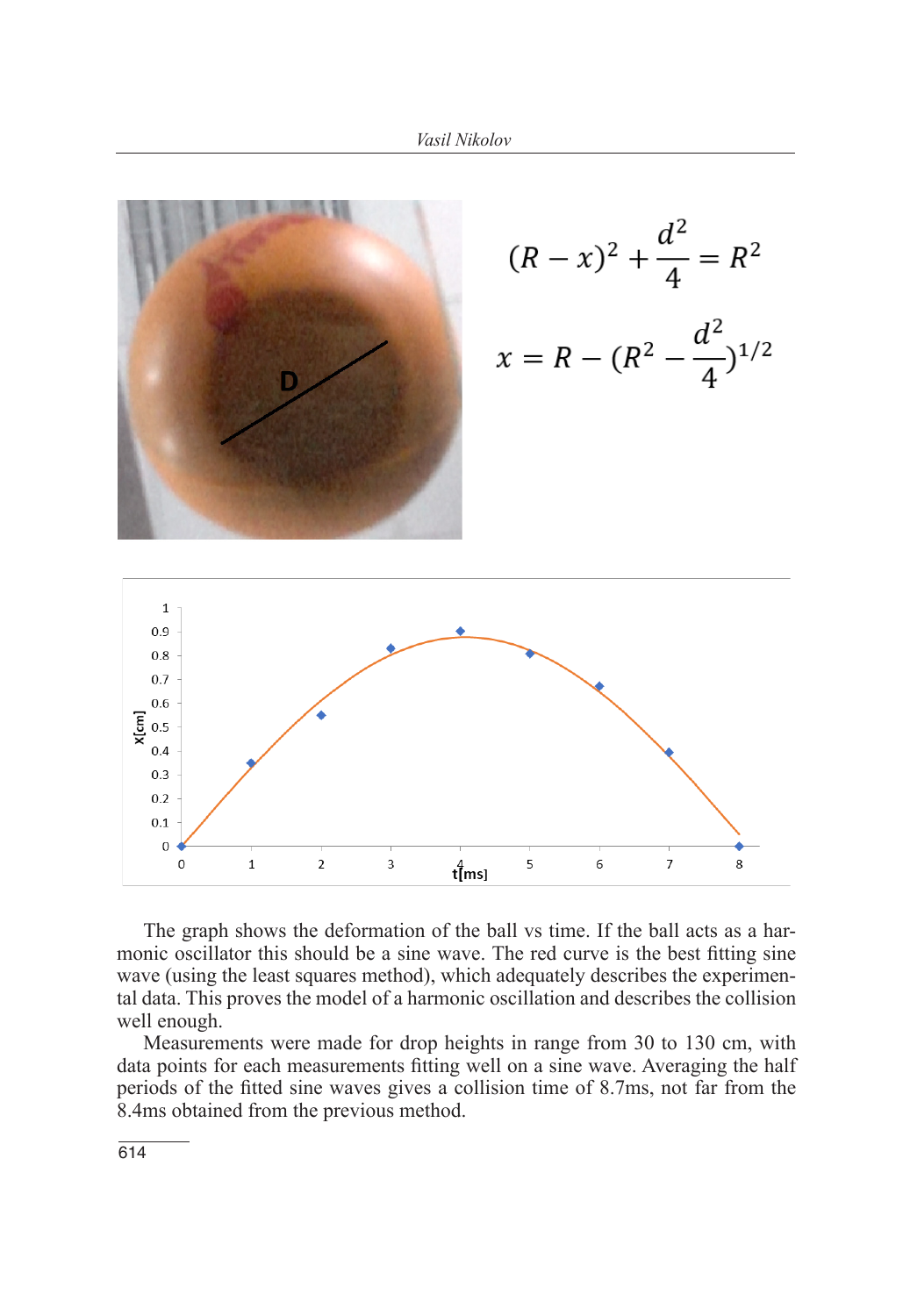The error in this experiment is larger than the error in the previous one since it is hard to decide the first frame in which the ball touches the glass.



# **Measuring the voltage of a photodiode Measuring the voltage of a photodiode**

method.

Setup: On the end of the surface a photodiode is attached, and a laser beam is  $\frac{1}{2}$  the surface. The ball is dropped on the collision the collision the collision the collision the ball obstructs the ball obstructs of the collision the ball obstructs of the collision the collision the collision focused on it, just grazing the surface. The ball is dropped on the laser beam, and during the collision the ball obstructs the laser beam. A high speed voltmeter (1000 measurements per second) can measure the peak in voltage, and thus we can measure the collision time. The experiment is restrained in accuracy by how accurately though the ball in containing is still income of the average of the average. one can drop the ball onto the laser beam. Due to an imperfect drop there will be intervals of time in the beginning and end of the collision where the laser will shine on the photodiode even though the ball is still in contact with the surface. That is why instead of taking the average over many measurements, one should take the maximum time for each drop height. Using this method of data collection an average of 8.4ms is obtained, again in good agreement with the previous two methods.

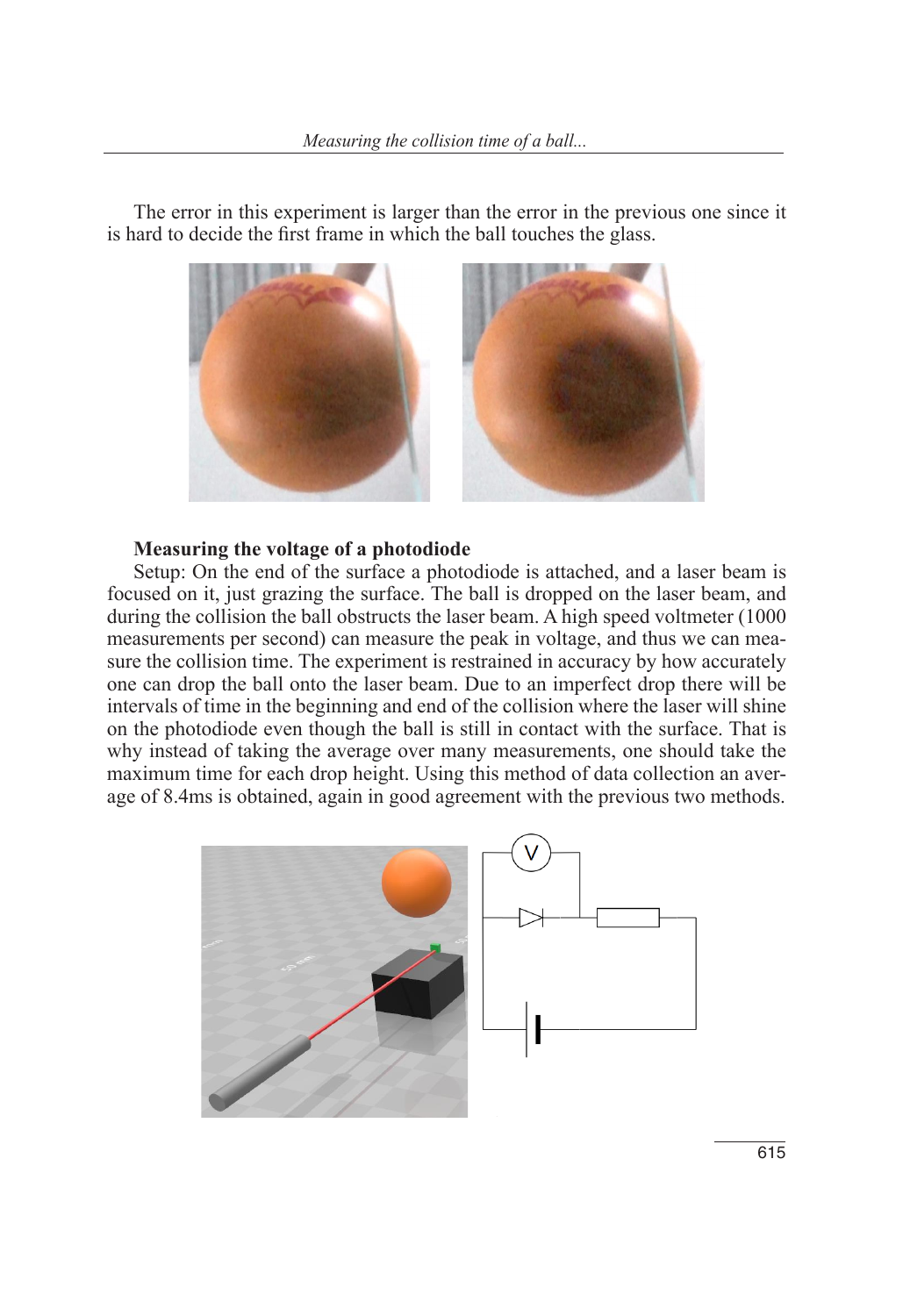#### **Sound analysis**

The ball is dropped on a hard surface and the sound is recorded. Sound spectrum analysis is performed. There should be a peak in frequency corresponding to the collision time.



A peak in the sound wave is obtained when the deformation of the ball is 0 and parts of the surface are moving the fastest. For one period of oscillation, or twice the collision time, there are 2 peaks in the sound wave. Therefore there is one peak per collision time

Thus the collision time  $t = \frac{1}{f}$ , where f is a frequency where the sound spectrum has a maximum.

From the previous experiments we know the collision time is between 8 and 9 ms, corresponding to frequencies between 111 and 125Hz. Between these two frequencies there should be a peak in intensity. The sound was recorded in echo-proof room. For all the drop heights the frequency peak in the desired range was approximately equal, and averaging at 117.86Hz (from approximately 100 measurements). Form this a period of 8.48ms is derived, which is the most accurate period so far. The increased accuracy comes from the accuracy of modern microphones, and the longer duration of the sound, which allows for a longer time interval on which Fourier analysis is performed.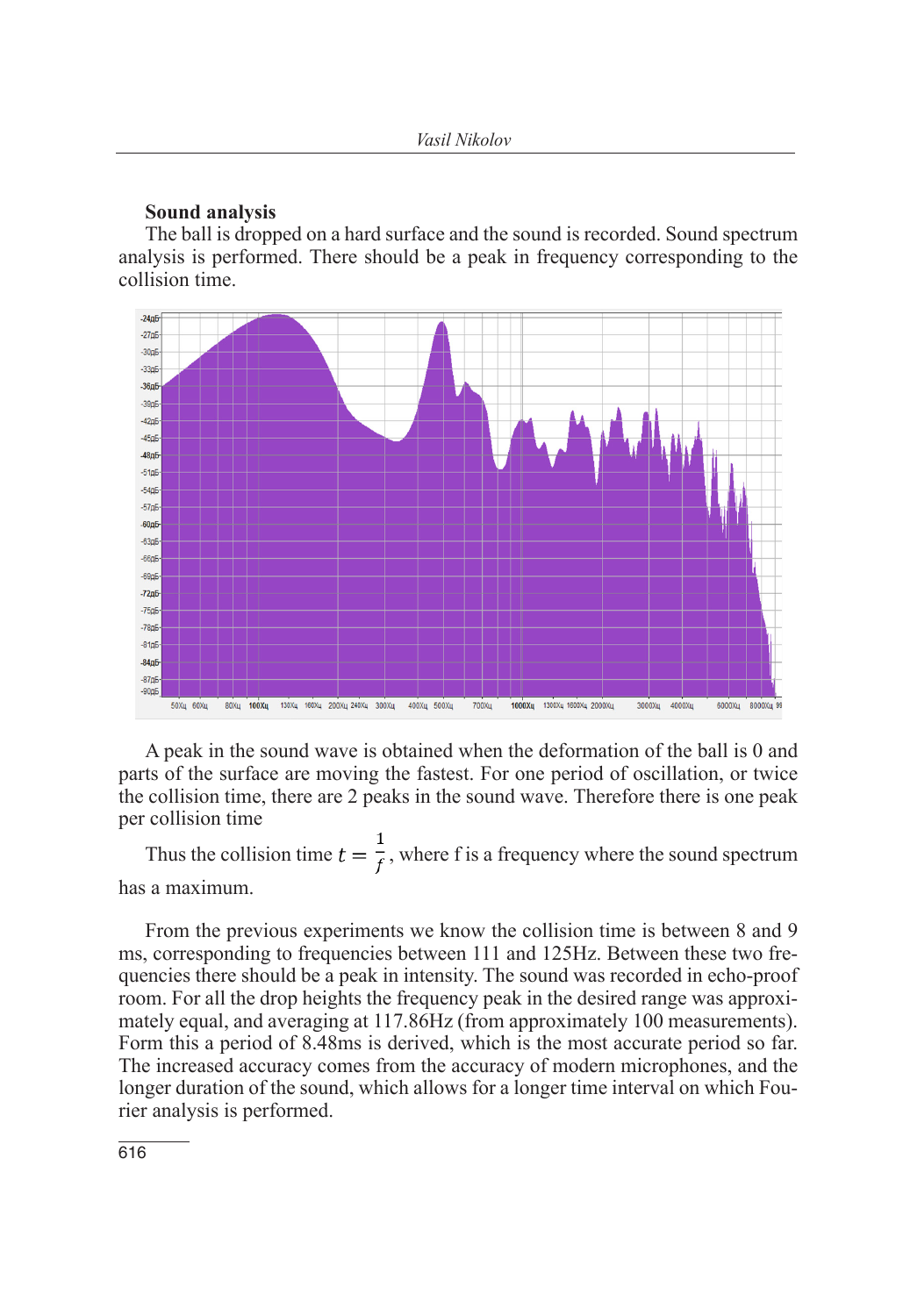#### **Measuring the maximal deformation of the ball**

A transparent file folder is filled with a thin layer of flour on which the ball can leave an impression. The diameter of this impression is measured, allowing us to compute the maximum deformation. Since we assume energy is not lost, then all the gravitational potential energy is transformed into elastic potential energy. Let the ball have mass m, coefficient of elasticity k and radius R.

From the law of conservation of energy:

$$
mgh = k\frac{x^2}{2}; h = \frac{k}{2mg} * x^2
$$

As in the previous experiment, we used the Pythagorean theorem to calculate the deformation *x*.

.

We can drop the ball from different heights and measure the diameter of the spot *d*, from which we can compute  $x^2$ . Plotting h vs  $x^2$  should be a straight line with equation

.

$$
h = \frac{k}{2mg} * x^2 = a * x^2.
$$

From here we can compute the coefficient of elasticity



$$
k = 2mg * a
$$

From the graph, we can see that the data are fitted by a line. Using the obtained value for the gradient of this line, the collision time can be computed knowing the mass of the ball and g, by the formula for a period of a spring pendulum: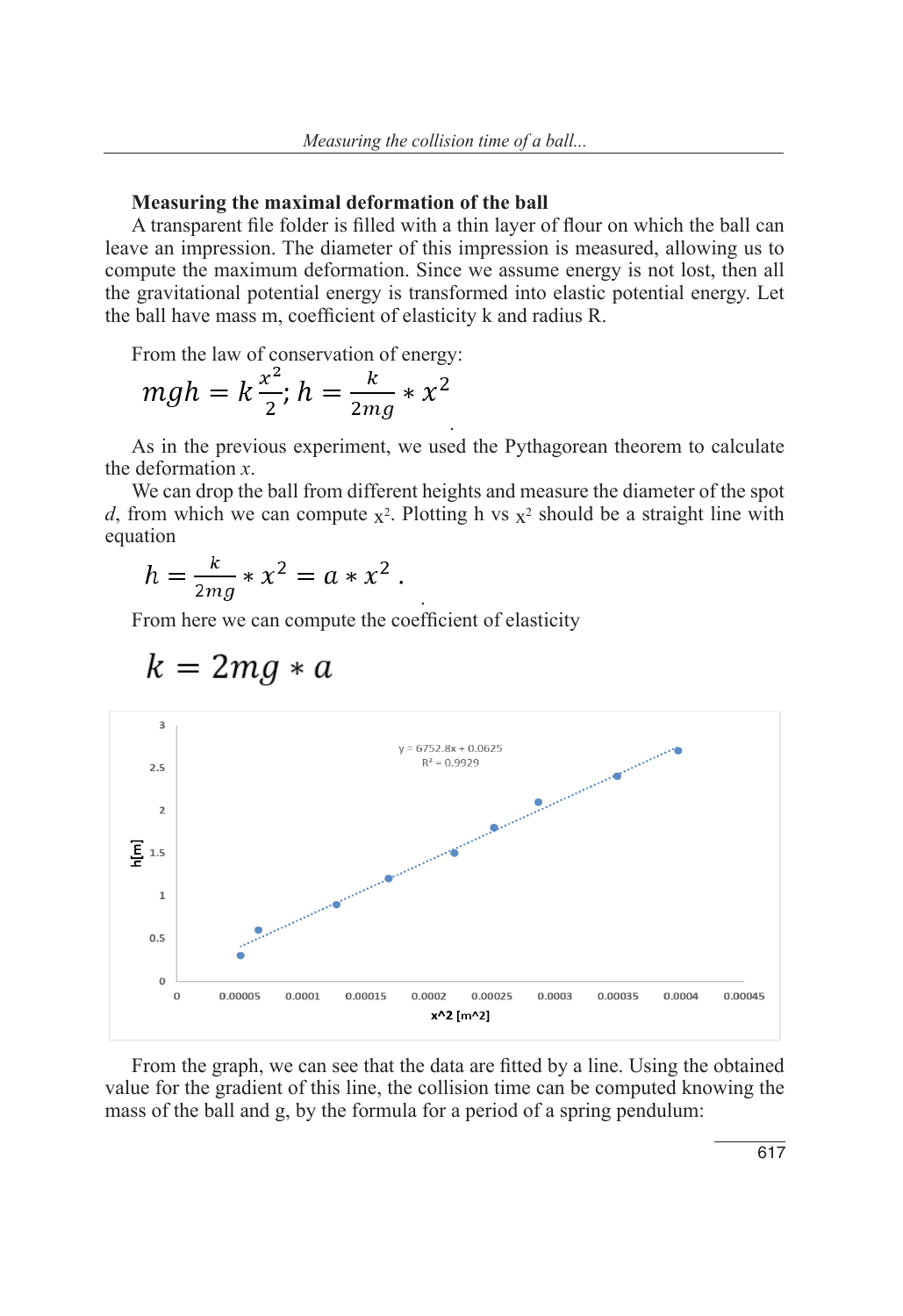$$
T = 2\pi \sqrt{\frac{m}{k}} = 2\pi \sqrt{\frac{1}{2ga}}
$$

The collision time is half of the oscillation period T, or

$$
t = \pi \sqrt{\frac{1}{2ga}} \approx 8.6 \, \text{ms}
$$

The inaccuracy of this method comes from the inaccuracy due to measuring the diameter of the spot and the drop height. It relies on the assumption that energy is not lost during the collision. At higher collision speeds this would be inaccurate, however since the data points lie almost perfectly on the line of heights of up to 3m, then the model is accurate for drop heights of at least that.

## **Conclusion**

This paper has proven that the collision of Super Balls with a hard surface can be modeled by a harmonic oscillator. By 5 different methods it has been shown that the collision time is between 8.4 and 8.7ms, with the most accurate one of all leading to 8.48ms. Each of the methods confirm that the collision time is independent of the drop height. These experiments are valuable since most of them can be easily reproduced by students of all backgrounds, and they teach the basics of data analysis and experimental methods.

| <b>Method</b>           | <b>Collision time [ms]</b> |
|-------------------------|----------------------------|
| Shooting from the side  | 8,4                        |
| Shooting from below     | 8.7                        |
| Photodiode              | 8.4                        |
| Sound spectrum analysis | 8,48                       |
| Flour                   | 8.6                        |

 **Vasil Nikolov, Student** First Private Mathematics High School – Sofia Sofia, Bulgaria E-mail: vaskonikolov2003@gmail.com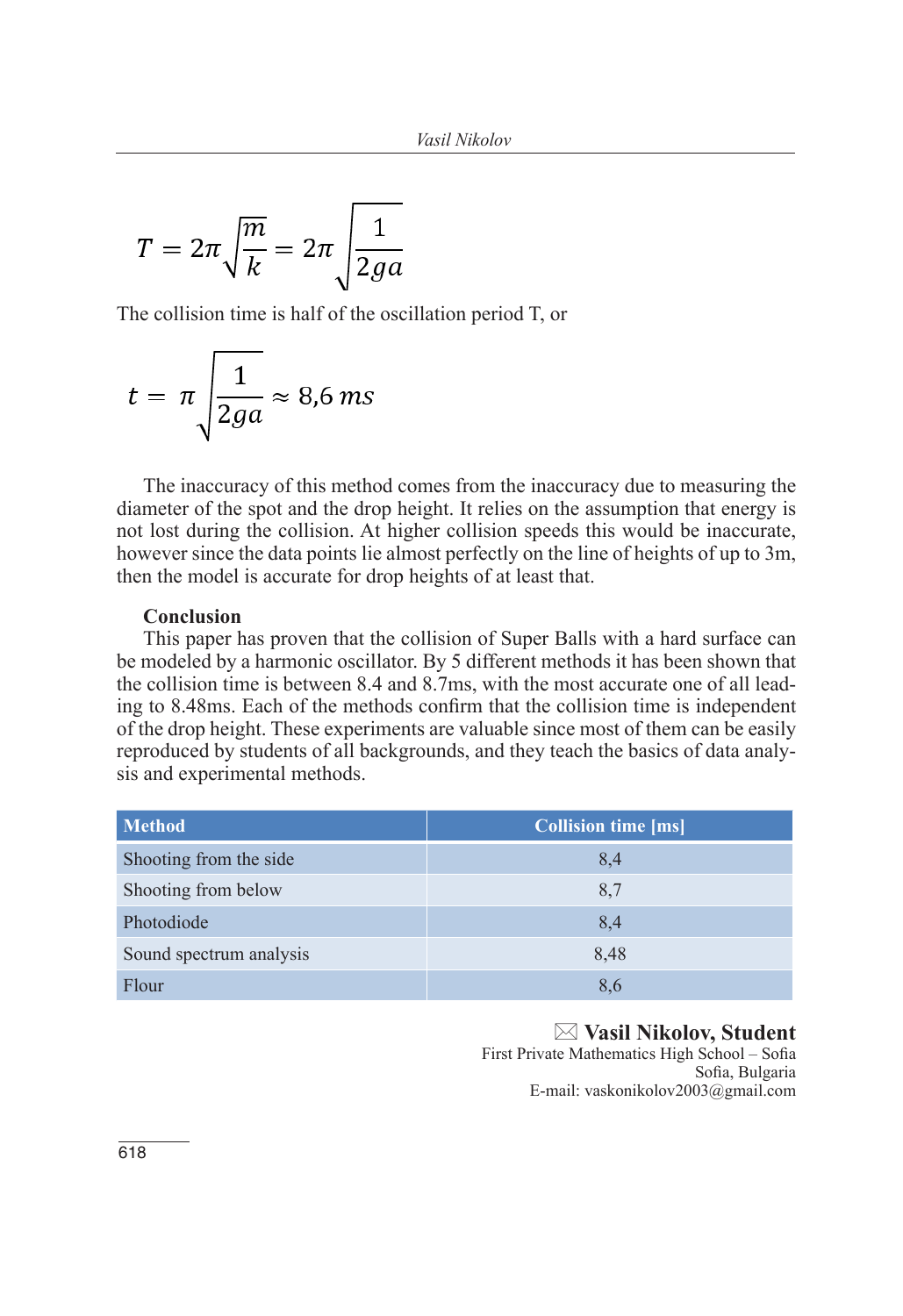*Volume 29 Number 5, 2020* *Природните науки в образованието*

*New Approaches*

# **MULTIPLE PERSPECTIVES ON ACADEMIC LABORATORY SAFETY COURSE IN COLLEGE SCIENCE EDUCATION**

### **B.H.S. Thimmappa**

*Manipal Institute of Technology, Manipal Academy of Higher Education (India)*

**Abstract.** There has been comparable neglect of safety aspects and impacts in science and engineering curriculum design and development. It should become an integral part of the higher science education ecosystem. The academic scenario will be much greener if laboratory safety learning content is prescribed at college levels. It should address a multitude of laboratory safety issues in academic institutions, from laboratory design to technology, from conducting an academic audit to developing a sustainable safety culture. The right steps, such as proper coordination, monitoring by conducting inspections at regular intervals, and a robust accountability mechanism in implementing a safety training program, will ensure progress with favorable results. Developing the safety culture and focusing more on a deeper understanding of the risks is essential for efficient safety management. A practical and meaningful laboratory safety course in educational planning and management, promoted by proper motivation, academic guidance, and administrative support, is crucial. Commitment to safety and proper safety precautions based on knowledge, skill, and attitude would have a substantial impact on preventing many unnecessary accidental injuries due to carelessness or oversight. This article looks at the multiple perspectives on academic lab safety in a changing world. It highlights the recent resurgence of interest in the safety to give an idea of the subject's enormous scope and various safetyrelated topics.

*Keywords:* academic laboratory safety; curriculum design; lab accidents; loss prevention; safety culture

## **1. Introduction**

The basic human survival needs include oxygen, water, food, sleep, and safety. Scientific research results have a profound impact on the modern world and changed lifestyles. Chemicals and chemical reactions are indispensable in a highly technological society of the  $21<sup>st</sup>$  century. People need to work in humane and safe conditions in all the scientific laboratories as it is one of the defining pillars of scientific growth. The professionals must have their awareness of the sociological implications of their research and development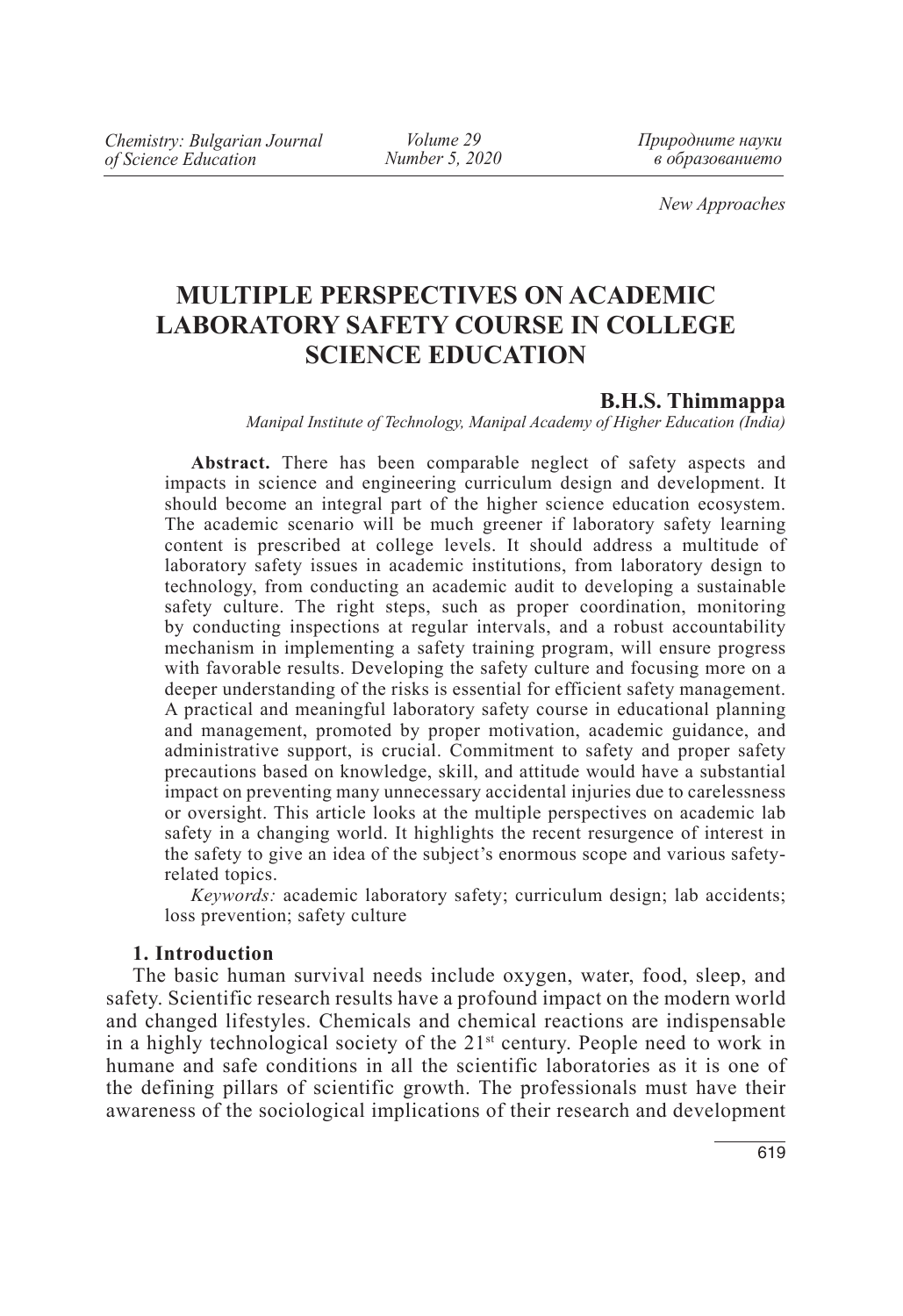work and observe a code of conduct to protect our environment for a better future. The societal and technological transformation, funding availability for the proper maintenance of laboratory facilities, training of safety personnel, and the recruitment of safety officers have driven the improvement in the practice of laboratory safety during the last three decades (Amburgey-Peters, 2002). The statistical data on laboratory incidents form a vital component in the quest to achieve safer scientific laboratories worldwide. However, the workplace safety survey conducted in 2013 indicates the significant laboratory risks causing minor to severe injury for the research scholars, and the employers should ensure the safety of the lab participants (Noorden, 2013).

We have to understand the factors causing lab accidents supported by scientific facts, and by eliminating the cause/s, one can limit the prospect of an incident and protect ourselves from potential dangers. The causes of laboratory accidents include the lack of experience or a working understanding of hazards, improper or unintended use of equipment, distractions or lack of attention to task, the use of broken, damaged glassware or equipment, and carelessness. We can trace these parameters to the fundamental lack of necessary chemical background and failure to make connections between academic concepts and laboratory safety (NRC, 2014). Academic lab accidents can result in loss of life, and multiple injuries, economic loss, property destruction, and harm to the environment. It is essential to identify the cause or causes, and accidents will be reduced by eliminating the causes.

 The safety extension from laboratory scale to pilot plant to industrial-scale comes with scale-up operations involving several chemical plants, products, and processes (AICE, 1990; ICE, 1983). An unhealthy work environment such as hazardous chemicals, chemical waste, biological species, noise, metal fumes, and monotonous nature of work in the industries are known to cause disabilities and diseases (Freeman & Whitehead, 1982). Industrial safety has not received the required attention and importance, especially in small and medium scale undertakings. If we take proper steps to promote safety in an industrial setup, most of the accidents are preventable, helping with the healthy growth of the community (Kharbanda & Stallworthy, 1988).

The changes to transform chemical laboratory safety begins with the course of trying to review the current situation. Some undergraduate colleges do not have proper laboratories, training in safety aspects, a chemical safety plan for instruction, and a quality control mechanism. It is imperative to develop a sense of rights and the responsibilities of a learner, researcher, or professional worker in these laboratories. There is an increasing need to have an active educational program on safety to bring attitudinal change among all the stakeholders to enable them to contribute immensely to the overall safety through a series of efforts. The education on safety will help the learner to un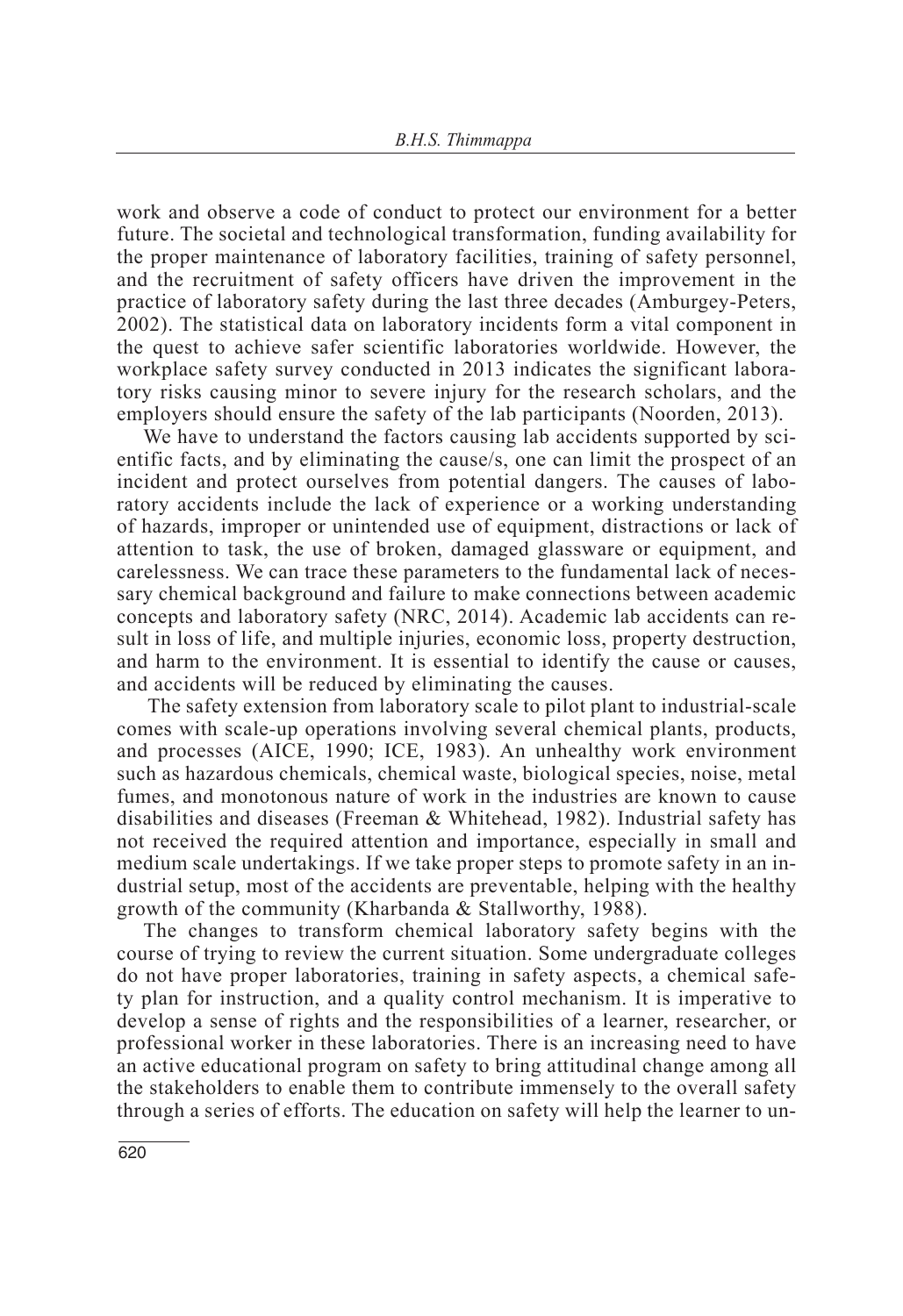learn certain misperceptions, misconceptions, misunderstandings, incorrect assumptions, and help understand the real concepts and broader understanding of many other factors related to safety. We have to become conscious of the value of safe procedures and develop a proper mental attitude to promote safety in the laboratory. Proper education about laboratory safety has to be accorded on a priority basis to change the attitude towards safety (Schroder et al., 2016).

The various circumstances of the contemporary lab settings lead us to consider the fine line between safety and risk and open the door to a new vision of a unique rapid reaction world expecting the unexpected.<sup>1)</sup> Advances in the chemical sciences with the help of modern technology have resulted in an explosion of knowledge about safety. The advances in transient techniques have allowed us to understand certain realities of reaction dynamics. Some unexpected instantaneous incidents remind us that a concerted or stepwise mechanism links the past, present, and future. The existence of a well-established reaction mechanism for the solution of safety issues will enable a suitable action to what might otherwise end in danger. Laboratory safety research has become more critical in the last decade, as indicated by the increasing number of published papers in the field and their extreme relevance for human security. The research journals on different safety topics include the Journal of Safety Research, Biosafety, Structural Safety, Safety Science, Fire Safety Journal, Applied Biosafety, Journal of Chemical Education, Journal of Laboratory Chemical Education, and Journal of Chemical Health and Safety. The journal 'Loss Prevention Bulletin' published by the IChem, UK, publishes various process safety case studies related to laboratory and industrial safety, including near-miss cases.2)

Humans have prepared, found, or used over 50 million different chemicals, each with a distinct chemical composition, and chemical industry archives contain more than  $62,000$  commercial chemicals.<sup>3)</sup> Many products are manufactured worldwide for many purposes, from soft baby foods to powerful, destructive bombs. Many companies are introducing innovative products to meet the specific needs of customers in addition to standardized products. It is indeed difficult to collect, analyze, and assess the safety aspects of each of these products and find out protection methods for safe laboratory experience. The principle danger exists in ignorance of specific hazards and negligence during working and experiments with chemicals need to be looked at jointly with caution (Fig. 1.) The lack of available data on lab incidents and injuries may be due in part to an out-of-court settlement in many legal cases. It is not mandatory to report such accidents to concerned people or media in specific organizations. It is our responsibility towards the scientific community to report such accidents and to suggest preventive actions be taken to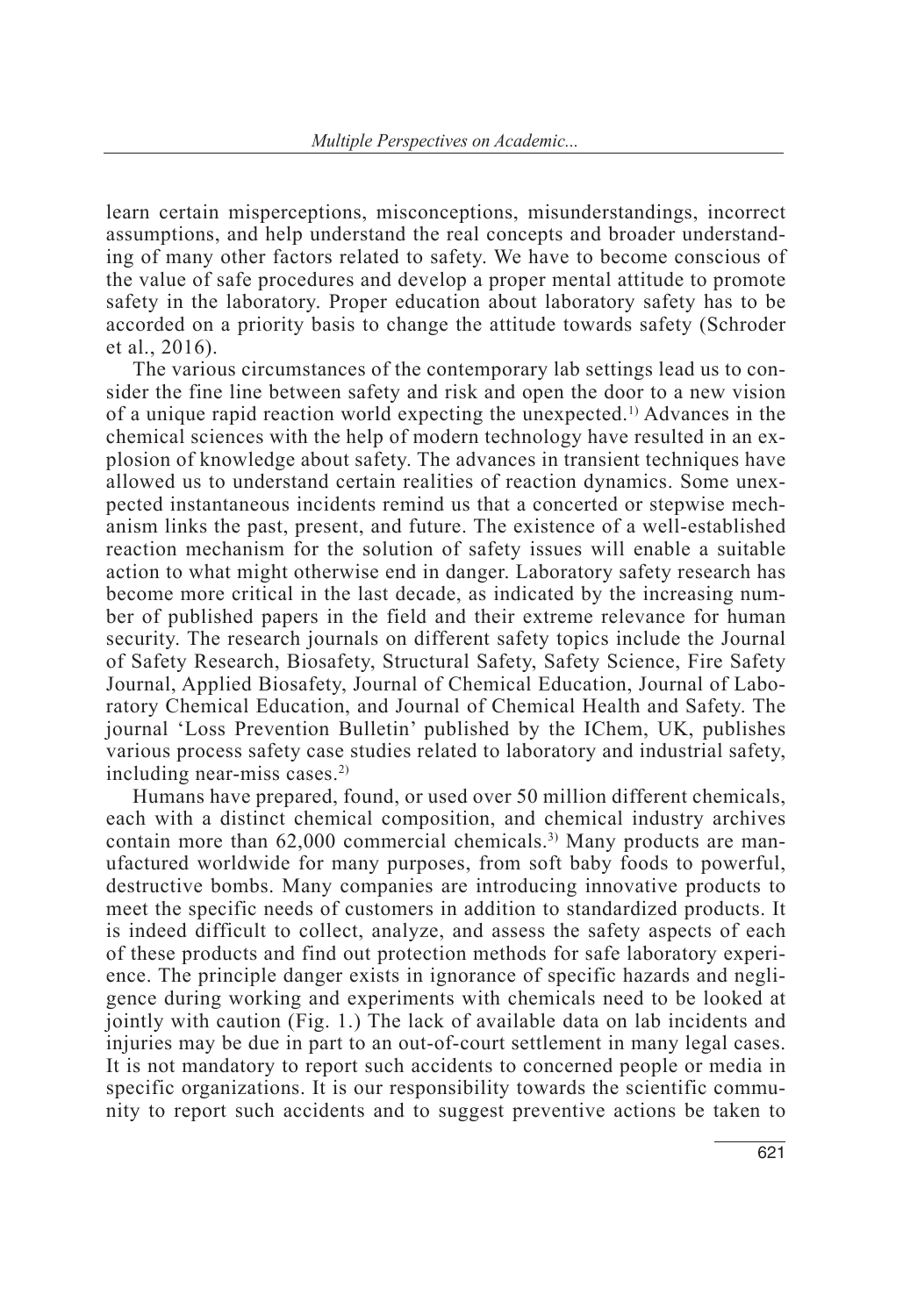reinforce laboratory participants to follow safety principles regularly. There is a need to provide safety education that enables scientific understanding of issues, the primary reasons, and deduce solutions to various safety issues, including readiness to cope with an emergency. A systematic research study of various safety aspects with a molecular level perspective and the development of chemistry associated with them will reveal some unknown properties of certain chemicals and unpredictable reactions. The discussion above establishes the importance of the study of safety in science curricula. Its impact will be moderate for the conduct of chemical education. The necessary safety skills can be cultivated and developed by practice, but often neglected in the science curriculum.



**Fig. 1.** Flowchart depicting linked steps in the overall safety net

This paper aims to draw the attention of general readers to the chemical laboratory safety aspects and impacts as one of the neglected topics in curriculum design. Our concern is to upgrade the academic laboratory safety infrastructure and follow the standard best practices to reconnect with the real reader in a more extended manner to think about the unintended consequences. This article is intended to promote safety awareness, encourage safe working practices in the chemical laboratory, and anticipate, evaluate, and recognize hazards that may occur during laboratory operation. It attempts to explain the nature of the safety issues and an extensive line of control and preparation for emergencies briefly. The discerning reader can get a complete picture or additional details through numerous cross-references of original work, review articles, books, or monographs. The text is divided into sections concerned with a brief history of laboratory accidents, understanding the safety aspects, enhancing laboratory safety, professional development approaches, towards a safer world of a laboratory, and conclusions and future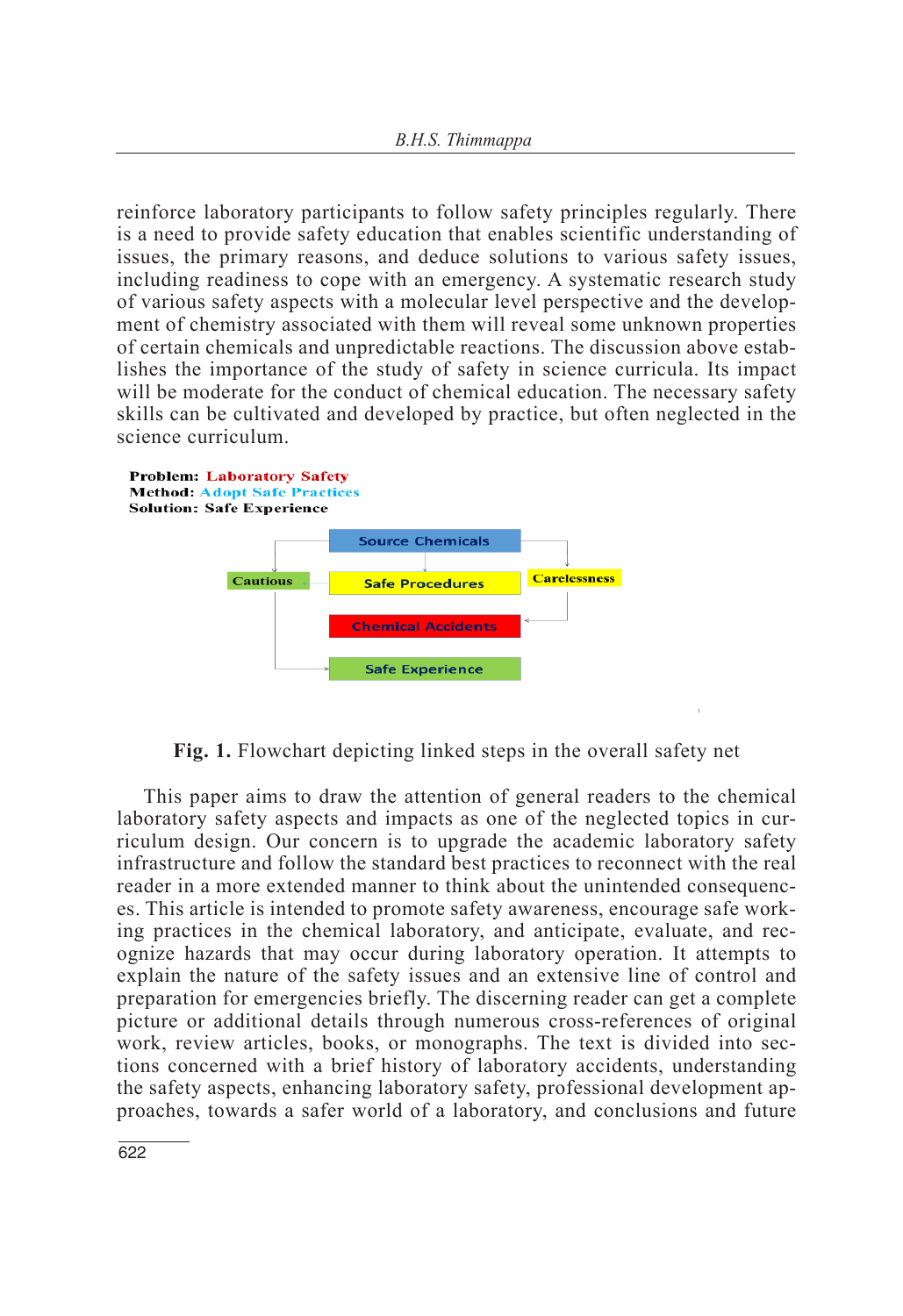directions. An academic laboratory safety course is published concerning the needs of modern scientific practice (Thimmappa, 2020). A subdisciplinary content on the 'Academic Laboratory Safety Course Outline' is presented in dedicated units, and the syllabus itself does have value. The idea is to fully explore the immense possibilities within the purview of the scientific facts and choose a better course of action in any given set of circumstances, which has severe consequences for the future of safe laboratory practices. The genuine spirit of creating a thinking framework allows people to imagine different risk possibilities and re-engineer all aspects of safety through the knowledge of chemical sciences. In addition to understanding the general and specific safety issues, tracking the distinctly different trajectories at the molecular level is paramount to reduce specific risks involved. The content of the paper is useful to audiences such as laboratory instructors, workers, teachers, and students. It will be of interest to the non-specialist readers, research scholars, educational advisers, curriculum writers, consultants, graduate-level students as well as some research-minded scientists in government laboratories and industry.

### **2.Understanding the Safety Aspects**

It is necessary to provide a safe working environment in the workplace to promote science, engineering, and technology.4,5) In this context, a proper study of safety-related broader issues, facilitating the sharing of scientific knowledge about safety management practice in the classroom, and laboratory demonstrations of concepts of safety become critical. Interdisciplinary approaches to laboratory safety have become paramount in addressing a broad range of safety issues at both local and global levels. Most industrialized nations have taken action to reduce the frequency of laboratory accidents and teach the students how to handle chemicals safely, avoid accidents, and do what to do in the event of an accident. It is now common to see laboratory spaces completely separated from offices in the layout of modern science laboratories. In the Indian context, the understanding of laboratory safety and its significance becomes critical considering the significant increase in the number of higher education institutions and universities in the recent past.<sup>6)</sup> There is an acute shortage of necessary infrastructure and insufficient and inadequate safety devices except for a few established laboratories. Lack of adequately trained personnel as a result of a failure of safety management and planning also contributes to the problem. Further, many undergraduate students now take part in research activities, and this could involve risks with consequences such as physiological injury (disability and death), damage to standard equipment, financial loss, psychological impairment, and other long-term implications. Moreover, the disposal of toxic acids, solvents, and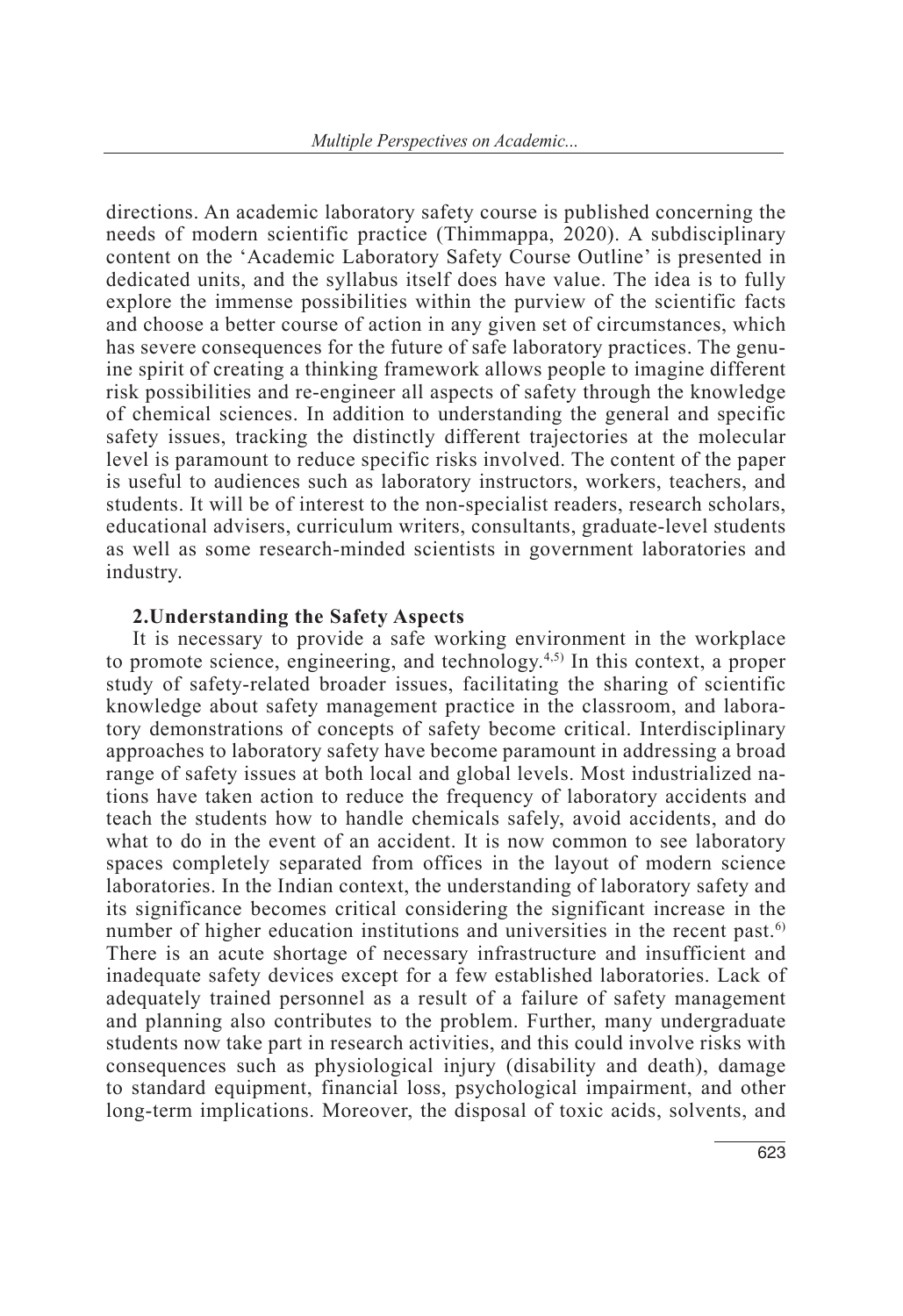other chemicals of unknown toxicity would have a direct impact on air, water, and soil quality, posing environmental issues **(**NRC, 1995)**.**

The awareness about laboratory safety is less due to the lack of interest in students and the administration and incredible diversity of solution chemistry. There are inherent engineering challenges in overcoming safety issues in several industrial processes and finding out the best methods to manufacture products or extract certain metals from their ores (Sax & Lewis, 1988). The mainstream media need to improve their presentation of safety matters written by journalists with specialized scientific knowledge and soft communication skills. A journalist's efforts should be aimed at arousing safety awareness among the readers and making them conscious of their responsibilities towards safe experimentation to obtain practical knowledge. The safety message in a forceful tone, clear terms from a magazine or newspaper, can prompt the readers to act intelligently and promptly to prevent laboratory accidents. The laboratory safety is necessary to prevent the adverse health effects of exposure to chemicals, personal injury or injury to fellow workers, laboratory equipment hazards - if not maintained properly, and damage to equipment. As there is increasing concern about the academic laboratory safety in the recent past, prudent practices in the laboratory provide a sense of confidence and social responsibility (NRC, 1981).

The government should support necessary safety measures, frame protection policy to promote safety in scientific laboratories, and monitor the proper adoption of sustainable safety practices. Regular cleaning activities within the laboratories in all higher education organizations should become a part of the educational program involving the practical components. Sustainable strategies for safety management include educating laboratory users to get aware of safety rules and regulations through posters, slide shows, awareness notes, banners, safety quizzes, and workshops, among others (Thimmappa 2006). Other learning resources on safety in the form of audiobooks or videos are impactful in education. It is crucial to read the fine details on the label carefully to find the summary of product characteristics and the critical safety information of the chemical we are about to use. In addition to having safety rules and regulations and extensive safety support systems, there has to be a massive safety sensitization program to bring an attitudinal change among all stakeholders. The participation of multiple participants is essential for effective safety management. A new perspective involving safety mission, detail orientation, and making intelligent decisions based on scientific evidence, observations, case histories, and knowledge will address various safety challenges and concerns in our professional lives every day (Sanders, 2005). Depending on the nature of the safety problem, we have to decide what is the best course of action that can be safely be used and should be followed. Users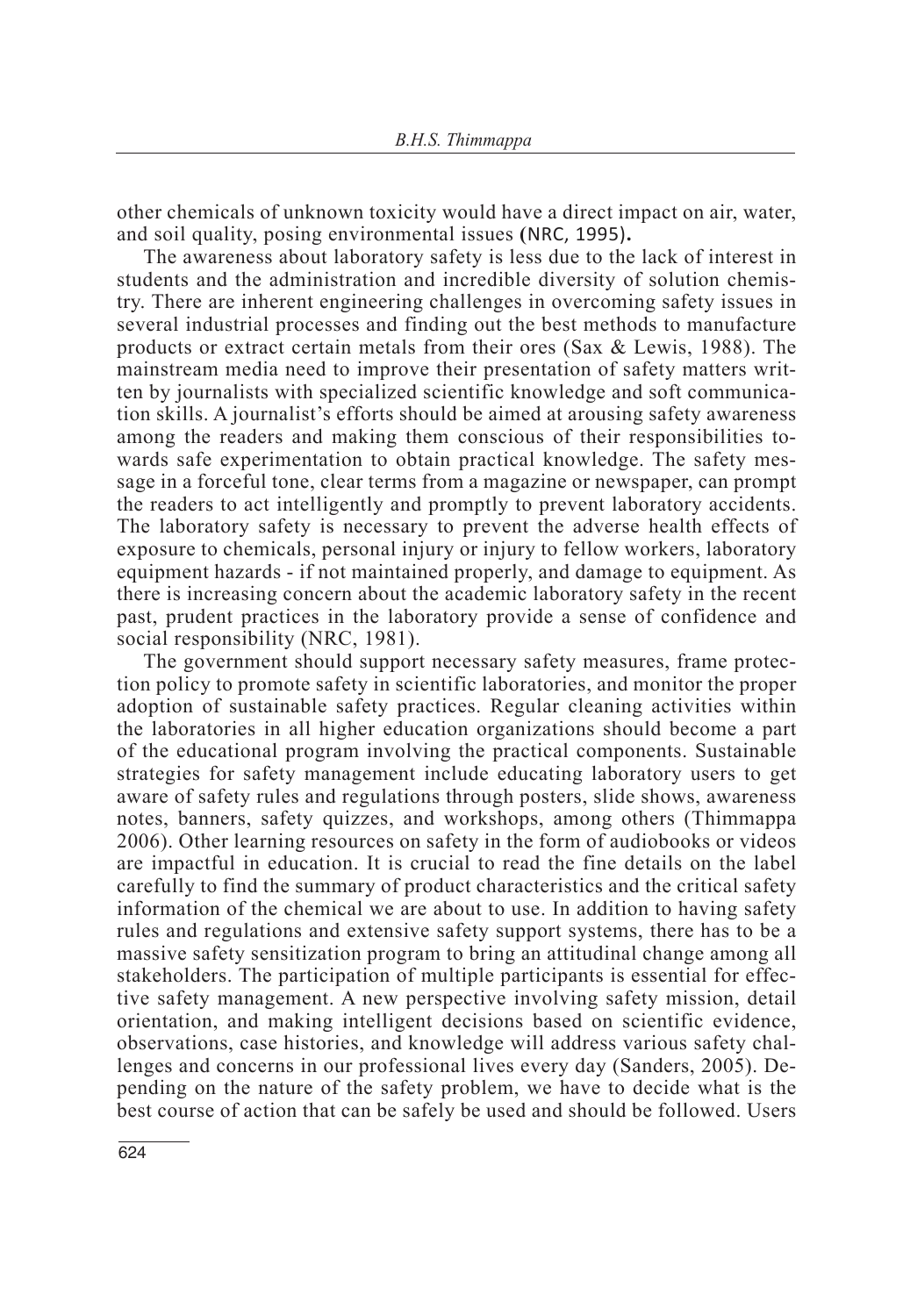often waste precious time, and which may allow a controllable process to a harder to control stage (Cote & Wells, 1991).

It is essential to enhance our perception skills to go beyond the average human eye and train the brain to analyze more data in a much faster way to take proactive and immediate action of every aspect of safety, including unexpected effects (Weiss, 1986; O'Neil, 2013). There is a paucity of safety data available on new laboratory chemicals. The actual safety information on a diverse range of products should flow from suppliers (chemical manufacturers, importers, distributors) to employers and then to the workforce to ensure their safe handling under actual academic operating conditions with the professional operating ethos.<sup>7)</sup> The professional societies should provide a platform for the exchange and transfer of safety knowledge and information about research and development through their activities. A researcher should be made aware of various potential safety issues in instrument rooms with lasers, pressurized gas cylinders, cryogenic liquids, and high pressure/temperature reactors to improve overall safety. The interrelated safety aspects of lab practice such as prudent practices in practical work, precautionary measures in violent reactions, visual inspections of maintenance work, controlled conditions using safety devices, emergency techniques in fire accidents, first aid in physical injuries, professional help in health problems, and control mechanism in preventing environmental pollution are necessary to develop safety consciousness (LeFèvre & Shirley, 1997; Meyer, et al., 2007; NFPA, 2010). In light of overall safety development, we have to blend the right benchmark principles of safety into laboratory practice by controlling our thoughts and actions in the right safety spirit. The safety is the fundamental requirement to overcome the investigation challenges that demonstrate our quest to understand and discover the world through various natural and artificial mediums, methods, materials, and scientific interpretations, assessments, analyses, and expressions (Girolalmi, et al., 1999, Shriver & Drezdzon, 1986, Skoog et al., 1994).

### **3. Enhancing Laboratory Safety**

The modern chemical laboratories are safer with all the safety measures in place, and with proper precautions for safety during the experimentation phase. Proper laboratory safety and a chemical hygiene plan help minimize the risk of chemical exposure, reduce the danger of lab work-related injury and illness, lower the risk to the environment, and comply with applicable regulations and standards. It is vital to increase reporting of laboratory incidents, provide safety training to react swiftly and with sensitivity to victims, and have a worldwide awareness campaign to reignite core values and safety precautions to develop a real safety culture.<sup>8)</sup> The safety program's specific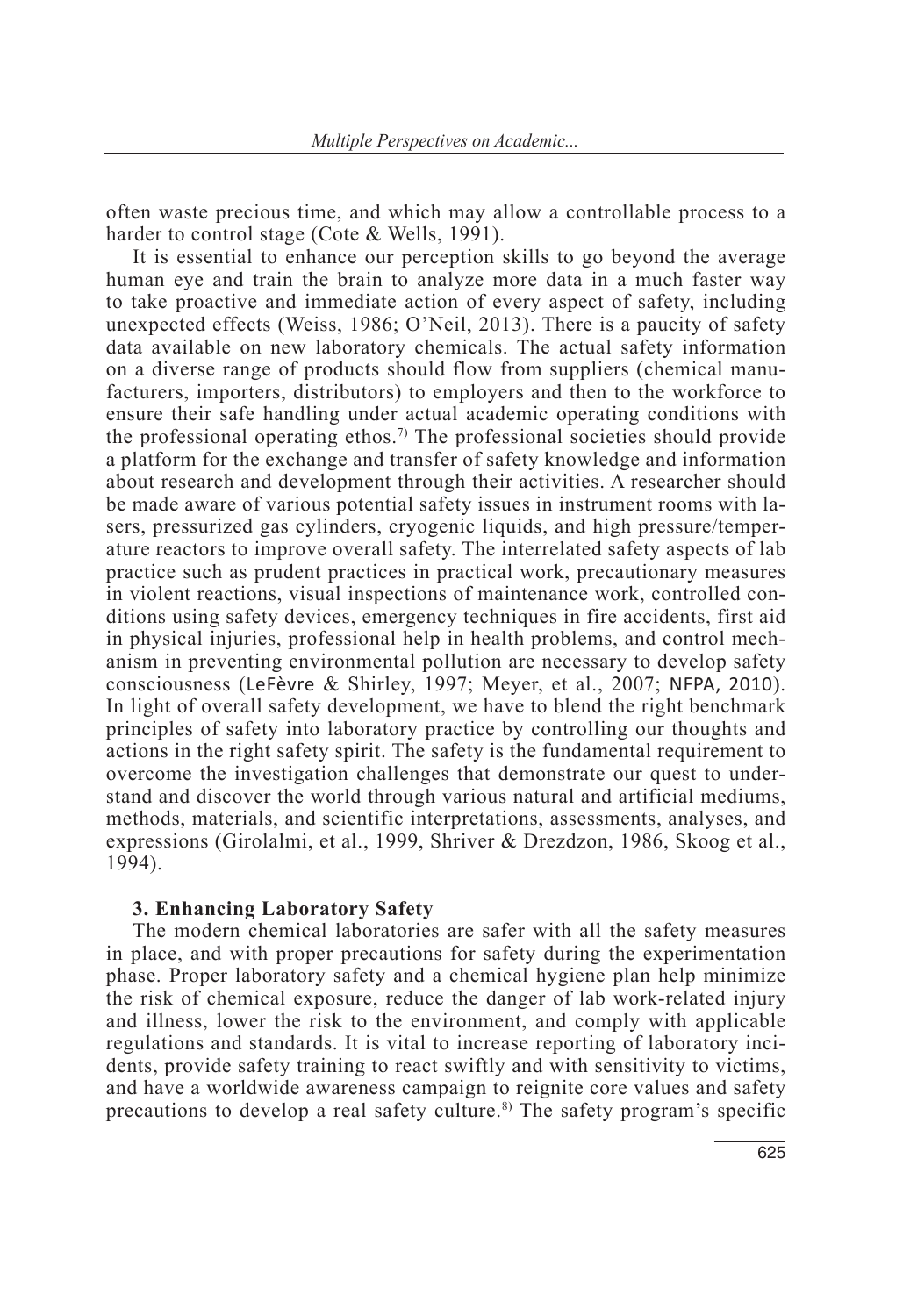objective should be to achieve the four E's- education, expertise, experience, and exposure to a range of safety aspects and develop, implement and maintain a particular standard of good laboratory practice. At the end of the safety program, the learner will understand and employ safety knowledge and have strong safety ethics in laboratory practice. They should have a technical background and the ability to understand, analyze, and explain the impact of laboratory safety-related incidents and suggest suitable safety measures in particular situations.

Each university should start a formal safety program development. Depending on the need and requirements of local affiliated colleges and intense involvement of industry experts on safety will help raise the bar on safety quality. There should be a robust linkage between the safety specialist in education institutes and those in industrial laboratories to strive for a more robust safety culture in an academic setting (Staehle et al., 2016). The primary emphasis is on bringing radical changes in the concerned departments and fixing higher education providers' accountability. It is crucial to maintain universal eligibility criteria for a safe scientific lab and high safety standards as a step towards the prevention of accidents. Conducting proper training and refresher courses by competent training authorities would help us to understand the nature and magnitude of the problem, the impact of safety measures, and the relationships between safe practices and the number of lab incidents. It is essential to ensure enough human resources and other technical assistance to adhere to global safety standards to reduce unnecessary risk or the magnitude of the risks involved. Improving professional standards and commitment to ethical values along with an efficient safety management system to implement safety measures to a sufficient level, will go a long way in addressing the problem of academic lab safety. National council for safety research and training can conduct meetings to reflect, discuss, and debate on thematic organization and presentation of topics in the safety course and arrive at a point to enhance the quality of learning activities and experiences. The laboratory activities must be consistent with the best standard practices, followed by the leading universities for many years to achieve our safety goals (RSC, 1986).

## **4. Professional Development Approaches**

The different common types of chemicals present or produced in the chemical laboratory include toxic compounds, reactive species, carcinogenic agents, compressed gasses, corrosive chemicals, irritant fumes, lachrymatory vapors, flammable liquids, explosive substances, shock-sensitive compounds, pyrophoric chemicals, radioactive materials, and peroxide-forming reagents.<sup>9,10)</sup> The various types of incidents include explosions due to mishandling, accidents during disposal of used chemicals, fire mishaps, injuries due to sharps,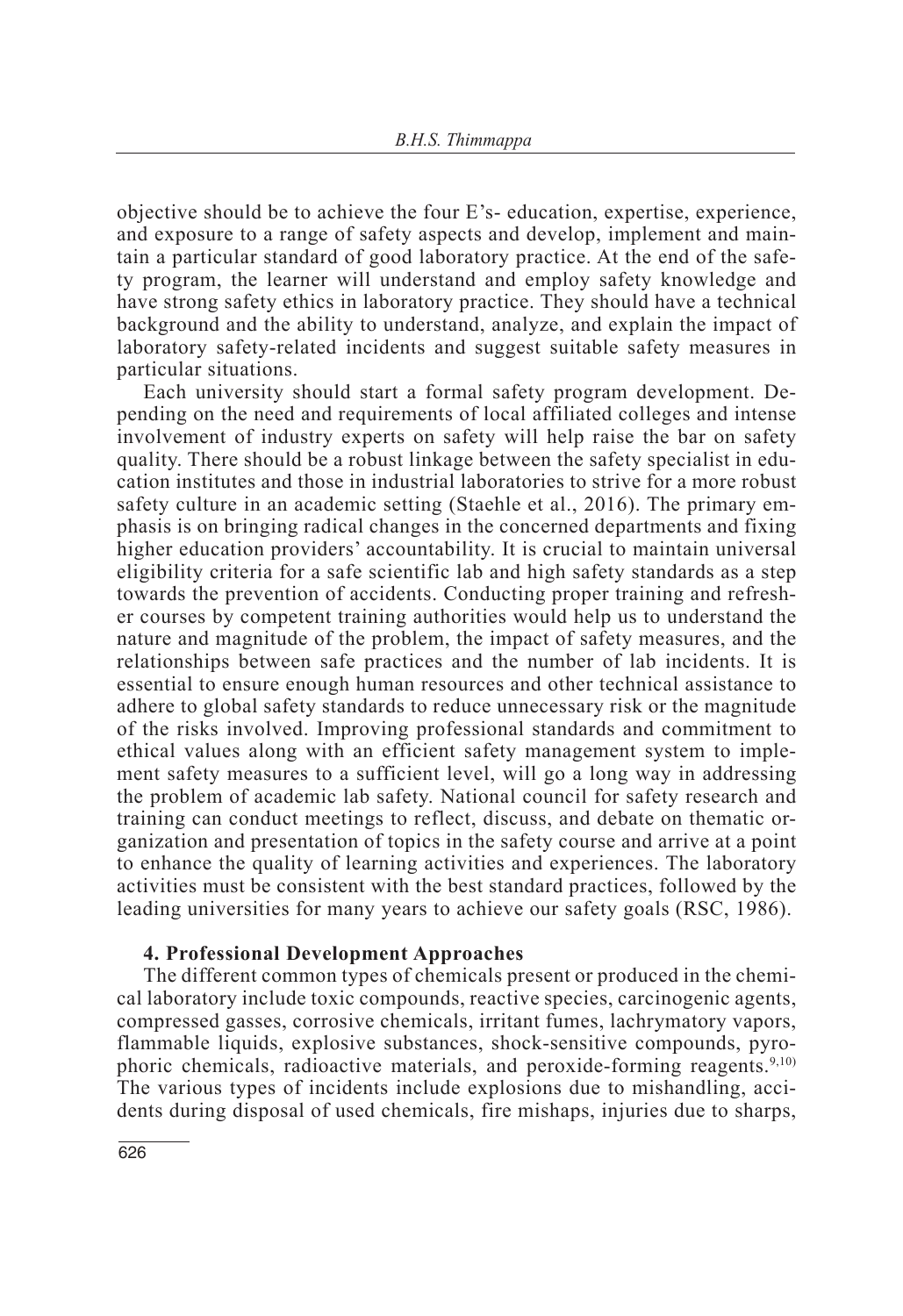inhalation of toxic fumes, chemical/electrical/thermal burns, and UV/X-ray exposure (Luxon, 1992). There is a requirement to create a climate of safety for achieving distinct results, technological advances through educational professionalism and research work, which could be useful in the public interest, the institution, and the nation. Safety education in the right perspective should be actively encouraged in universities to enable a learner to make proper use of safety knowledge during the subsequent period of their scientific life while performing lab activities. The accidents caused by unsafe conditions can be improved by conducting regular safety audits and inspections, maintenance of equipment, encouraging reporting, and good housekeeping. In contrast, those due to unsafe acts can best be prevented from developing and establishing a better safety culture.<sup>11)</sup> This culture can be drawn up by making conscious efforts in the direction of thoughts, actions, habits, character, and destiny, each reinforcing the next.

The development of a safety culture includes personal, behavioral, and environmental factors that condition our mind to make the working environment safer and take steps to remedy unsafe situations. This transformation could involve changing perceptions and paradigm shift by overcoming deep-underlying thought patterns and significant concerns at the subconscious level. The persons with a well-trained and organized mind can work more efficiently and effectively and will be able to use the brain power to think, concentrate, and to perform meaningful experiments without giving scope for accidents to happen. There is an urgent need for laboratory safety education and awareness activities at the undergraduate level that can indeed be an enabler and a driver of positive change (Hill, 2016). The study of safety and achievement of educational objectives depends upon the practical content, how it is taught, rigorous follow-up, and evaluation.<sup>12,13)</sup> Higher education organizations need to be sensitized, and colleges should include safety aspects and impacts in training curricula and enhance the industry-institution interface. Students with strong safety education should be preferred for industrial jobs or safety research groups to minimize the risks through an organized application of safety knowledge.

The educational objectives of integrated safety development drive should include the following; i) to increase the level of awareness of laboratory safety among learners by providing safety knowledge and safety ethics ii) to present recent developments that can help reduce the number of laboratory accidents leading to severe injury or death iii) to show that chemical reactions can be useful to find concrete solutions to many significant problems without injuries from chemical events iv) to share the right information about chemical principles and techniques, phenomena, fundamental concepts, and chemistry core ideas relevant to develop a sense of the kinds of chemical and other lab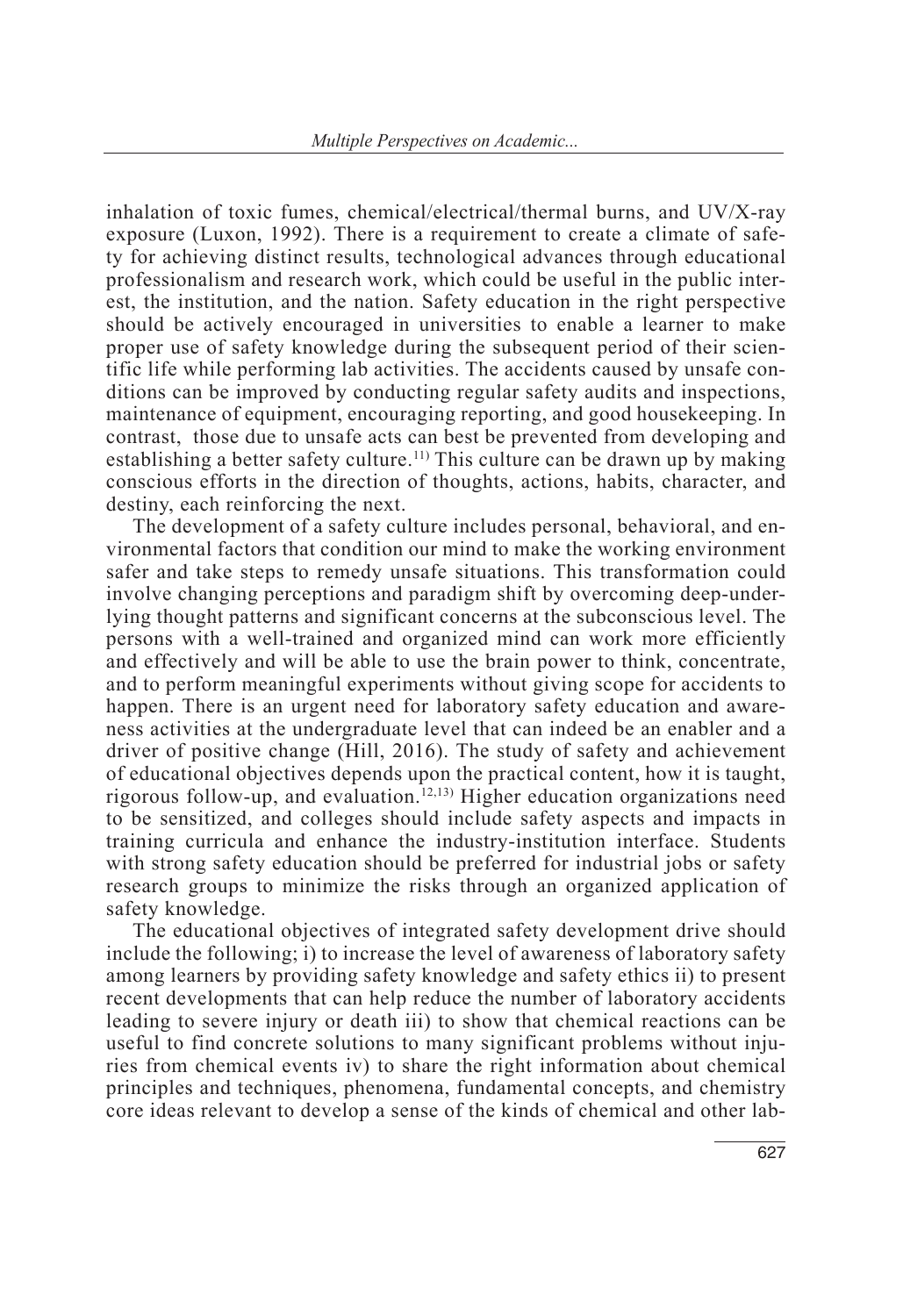oratory hazards one might encounter v) to develop a proper safety consciousness through selection of relevant scientific content and educational methods, vi) to establish a safety management system and to instil more robust safety practices in chemical research (Stuart & McEwen, 2016) and vii) to promote chemical science to young learners with safe practices to minimize the risks of hazards through proper mentor-learner relationship.

The formal safety course could be taught to regular students as a standalone course or as an integral part of the general science curriculum. It is essential to activate and develop the right cerebral functioning with an emphasis on logical thinking, scientific reasoning, problem-solving ability, and creativity. Teaching lab safety for faculty members and other technical staff as a formal safety education is essential to minimize risks (Hall, 1993). The systematic safety education approach must be outcome-based or impact-driven by innovative ideas, management skills, and efficiency. The educational outcome could be measured by formal learning assessment modules involving objective type questions, concise answer, short answer, or long answer type questions on different aspects and impacts of academic laboratory safety. The questions must consist of a well-balanced composition involving easy, moderate, and challenging questions (E, M, and D in  $\sim$  60, 30, & 10 %). This structure will enable a vast majority of students to answer the easy ones without much difficulty. The questions with an increased degree of difficulty should be such that only above average students can provide conclusive answers to these. The remaining questions should be such that the students who can apply knowledge learned in the regular class right in the examination hall can only respond to these. The proposed safety syllabus has been used before as a comprehensive material uniquely and educationally in classes of average strength fifteen using PowerPoint presentation methods and handouts distributed as supplementary materials to promote active learning. Students' responses to the interpretation of particular aspects of safety were excellent, as reflected in their active participation in classroom activities and their best performance in examinations.

Further safety information can be obtained from the relevant literature survey, safety data sheets (SDS) available in CDs/printed version, the Merck Index, Chemical Laboratory Information Profile (CLIP) in J. Chem. Ed. (ACS), online databases, audio-visual materials, and CD read-only memory products  $(CD-ROM form)^{14-17}$ . A data bank of hazardous reactions was launched recently. Researchers can add their incident reports in this new chemical safety library service, helping to minimize dangerous reactions from being repeated.18) In individual universities, the "Safety Quiz" has been introduced, and safety cell circulates 'Caution Notes' periodically for continual improvement. Surfing the internet sources to find some generic safety-related information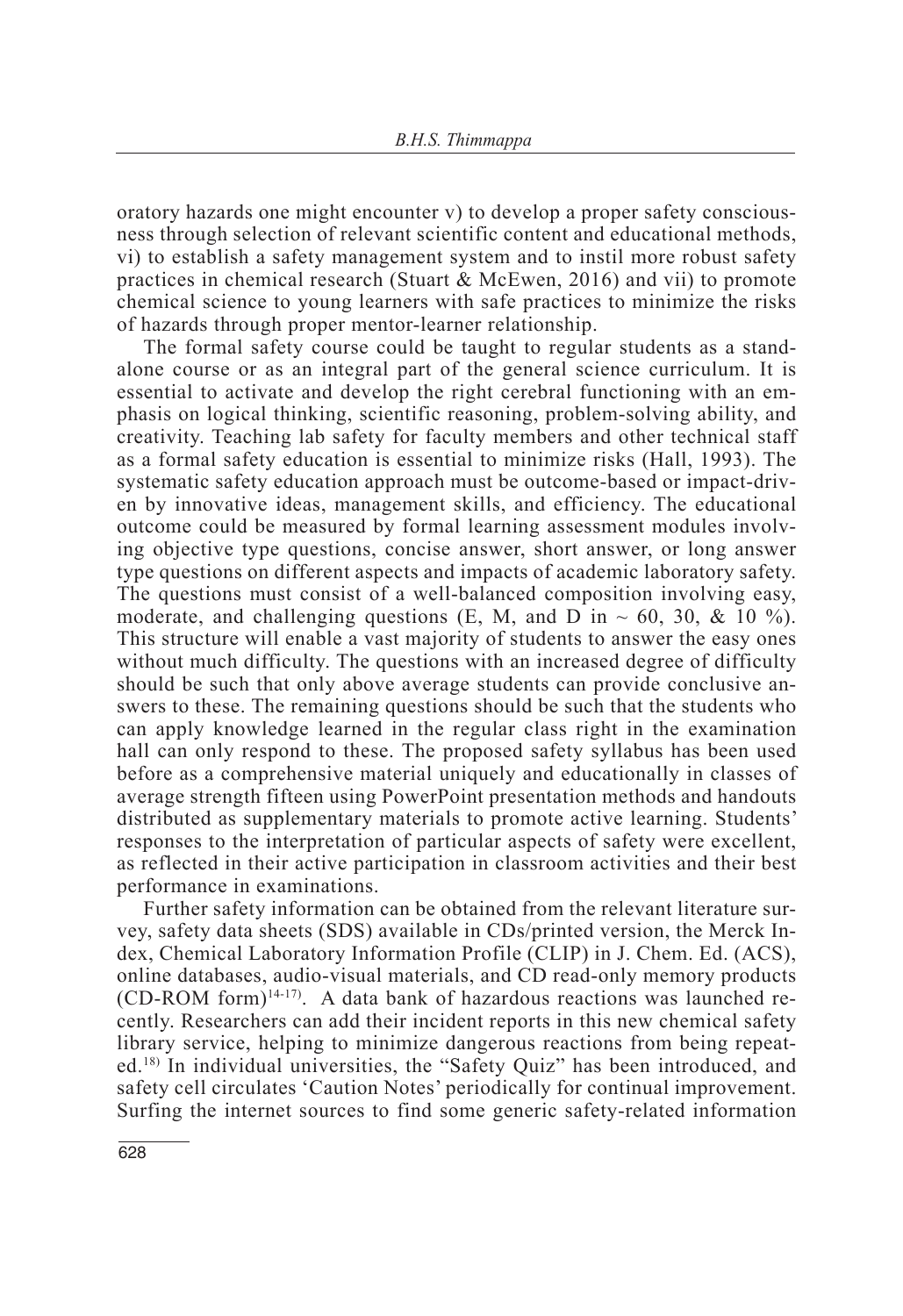(PDF or PPPs) and participating in global scientific conferences will allow us to switch between different themes in unconventional learning. Compiled information on various websites with their distinctive features along with detailed safety reports, interconnected conceptualized paintings, illustrative pictorializations, and captured photographs can make a huge impact in scaling up learning levels. Further, audio-visual aids, cartoons, charts, diagrams, films, graphs, and models can be applied in the teaching-learning process to see things from a broader perspective. We have to look for factual safety information and ready to walk that extra mile to seek long-term solutions to safety problems (Haynes, 2017). The stages of safety-problem solving include recognizing that a problem exists, assembling information relevant to the problem, and selecting and implementing the best solution. Most chemicals are toxic, and dangerous chemical reactions include many more reactions than the reference library (Yoshida, 1987). If there is no published information on a chemical compound's hazardous properties, this does not mean that no hazard exists (Saxena, 1984). It is better to keep track of the safety news to be aware of any dangerous properties and potential safety problems in our functional domains to enable us to make more informed judgments. Incorporation of safety data, including new guidelines and new policy matters in a laboratory information management system (LIMS) under analytical and managerial level tasks, would help address more immediate challenges and adapting to safety regulations.<sup>19)</sup>

The safety issue should be handled with extreme care while participating in various lab activities. The science, engineering, and technology institutions take the lead in sensitizing the stakeholders about the various aspects of safety, reform their mindset, and educating them about safety culture are vital for the future. A regular theoretical training and practice sessions, including emergency action plans and response for the researchers to equip them with new skills required in safe laboratory operations and prudent practices, help reduce the number of laboratory accidents. It is essential to develop strategies for an unblocked thought process and imagination to view things in their true relation or relative importance, with increasing concerns of environmental consciousness in the stakeholders. The scientific community should not allow workers to perform any potentially dangerous activities in an ordinary laboratory unless special safety requirements are met, and adequate risk management measures are in place (Sax & Lewis, 1987). The safety signs and symbols have become a core part of our communications, and visual recognition carries profound significance. The forensic work for the investigative purpose could include establishing the cause of suspicious fires, academic hazard issues, hazardous equipment use, and analyzing the presence or absence of various toxic substances in body fluids and tissues after the incident. The re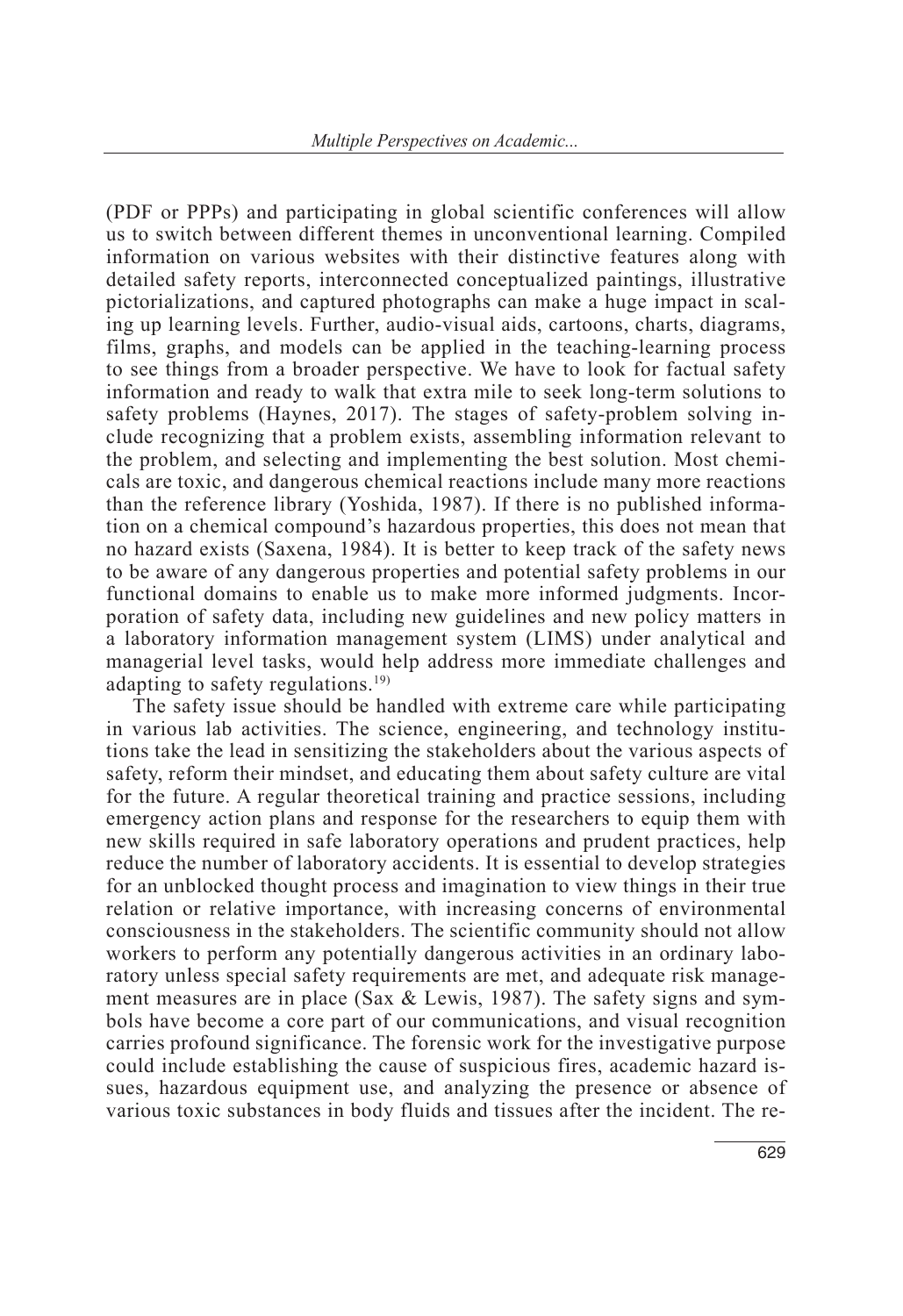cruitment of safety management executive and recognition of safety teachers as scholarly practitioners at the university level will undoubtedly boost the morale and confidence of those involved. The safety, storage, waste disposal, and emergency planning and response services must be managed at the institutional level. The research activities related to safety problems are necessary to understand processes at the molecular level that cause them. Scientists and engineers have studied the spread of fire or gas inside the laboratories through computer simulations to find practical solutions for several issues involving fire or toxic gases. Creating a trained, expert, and motivated safety management task force in each university plays a pivotal role in promoting safety. A regular audit of laboratories for safety can alert us to accidents waiting to happen, and taking certain precautions during lab activities helps prevent many accidental injuries.

## **5.Towards a Safer World of Laboratory**

Depending on the stage of development of an institution and available resources, established laboratories  $(10 + \text{years})$ , young laboratories  $(5-10)$ years), and new laboratories (under five years) have to be considered for various safety development activities. The priority should be given to improving existing equipment, facilities, and construction of new ones to support safety-related activities. Further, establishing the integrated safety facility by providing critical safety infrastructure would help build bridges between institutes in proximity. Also, installing sophisticated surveillance systems can drastically transform the behavior of those working in the laboratories. An online, print, electronic, and outdoor media campaign may be necessary to have strict safety measures in the workplace. Student poster competition, safety-related activities, regular workshops, or crash courses on the basics of safety in academic laboratories, help promote a safe work environment. It will be more useful, relevant, intellectually stimulating, and more productive to have 'bridging the gap' course on safety in an undergraduate program in chemistry, chemical engineering, biotechnology, medical lab technology, microbiology, pharmacology, biomedical engineering, and materials science (ACS, 2017). Experimental studies at the interface of these subjects may encounter unexpected or new hazards. It is the authors' responsibility to report any such hazards in safety notes while publishing the results of experimental work. We have to facilitate learning by providing supporting information in the form of student handouts (PPT) on the topic. The experienced teachers should supervise instructor notes (PDF) and experimental protocol. Also, it is essential to assess learner's knowledge, attitude, and behavioral practices towards safe laboratory experimentation through a battery of tests. The safety curricula must be brought up to date continuously because of the rapid devel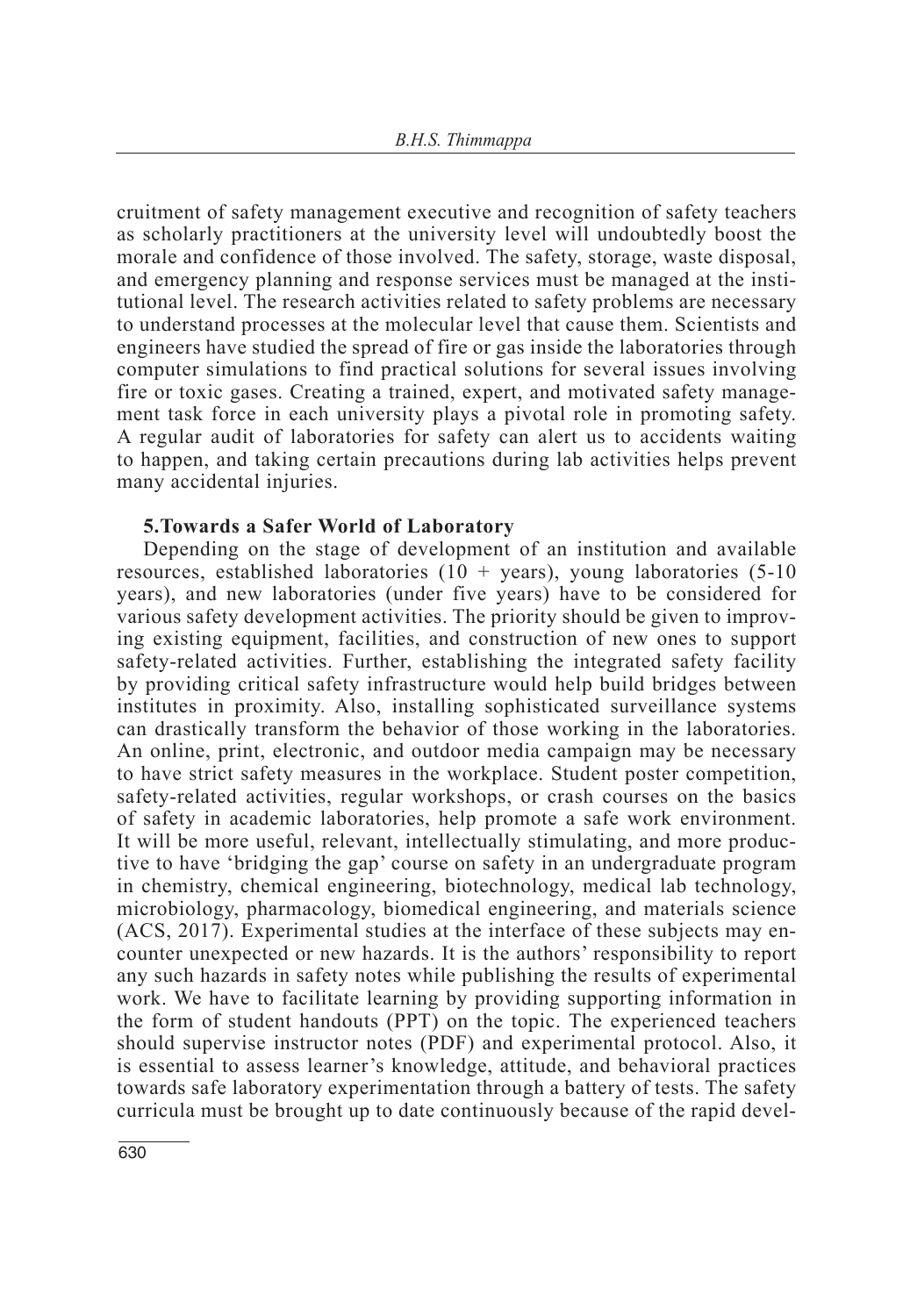opments in the field. The globally harmonized system (GHS) of classification and labeling of chemicals toady is the single most resource for accessing information about chemicals.20) Further, we have to meet the needs of the environment and contribute to finding processes that reduce environmental hazards and consumes less energy.

Online centralized safety management systems by the university grants commission or the national safety council can also minimize the number of safety-related incidents in wet chemistry laboratories. However, the active participation of university officials, safety managers, researchers, activists, enthusiasts, and the academic community is essential. Further, starting a universal safety portal (USP) to record lab incidents and lessons to learn more about the academic lab safety and helping the researchers with the much needed valuable data or analysis is also required. There should be an electronic system to provide alerts, and automatic updates of advances in safety-related research activities around the globe to face the new challenges. The way forward includes government support in technology adoption and safety infrastructure development, optimal utilization of resources, engaging professional management, and promoting safety-related research activities. Promoting safety culture within an organization ensures a comfortable working environment, and practical experimentation can be quite safe under carefully controlled conditions.

The area of chemical research holds the potential to produce many new compounds or elements, which has significant consequences for understanding safety under extraordinary conditions. The design of molecules with targeted chemical, electrical, and optical properties for application in drugs, vaccines, and those with mechanical, magnetic, and thermal properties for application in materials science poses a significant risk of causing minor to severe injury. New research may reveal sudden, unexpected chemical processes caused by the impact of nanoparticles leading to safety-related issues. The discovery of new biological species, including pathogenic fungi, bacteria, and virus have far-reaching consequences in changing our safety knowledge. The global committee on lab safety (GCLS) has to be set up to act as a coordinating body for safety awareness activities throughout the world, and a newsletter can publish, review and promote the exchange of safety ideas and the dissemination of information on the lab safety all over the world. The idea of universal basic safety (UBS) requires severe deliberation and subsequent implementation in every citizen's interest, leading to improved work environment and productivity. The government and the private sector should jointly respond to the agenda of universal safety systems through public-private partnership (PPP) models to support safety initiatives and to achieve an improved level of safety.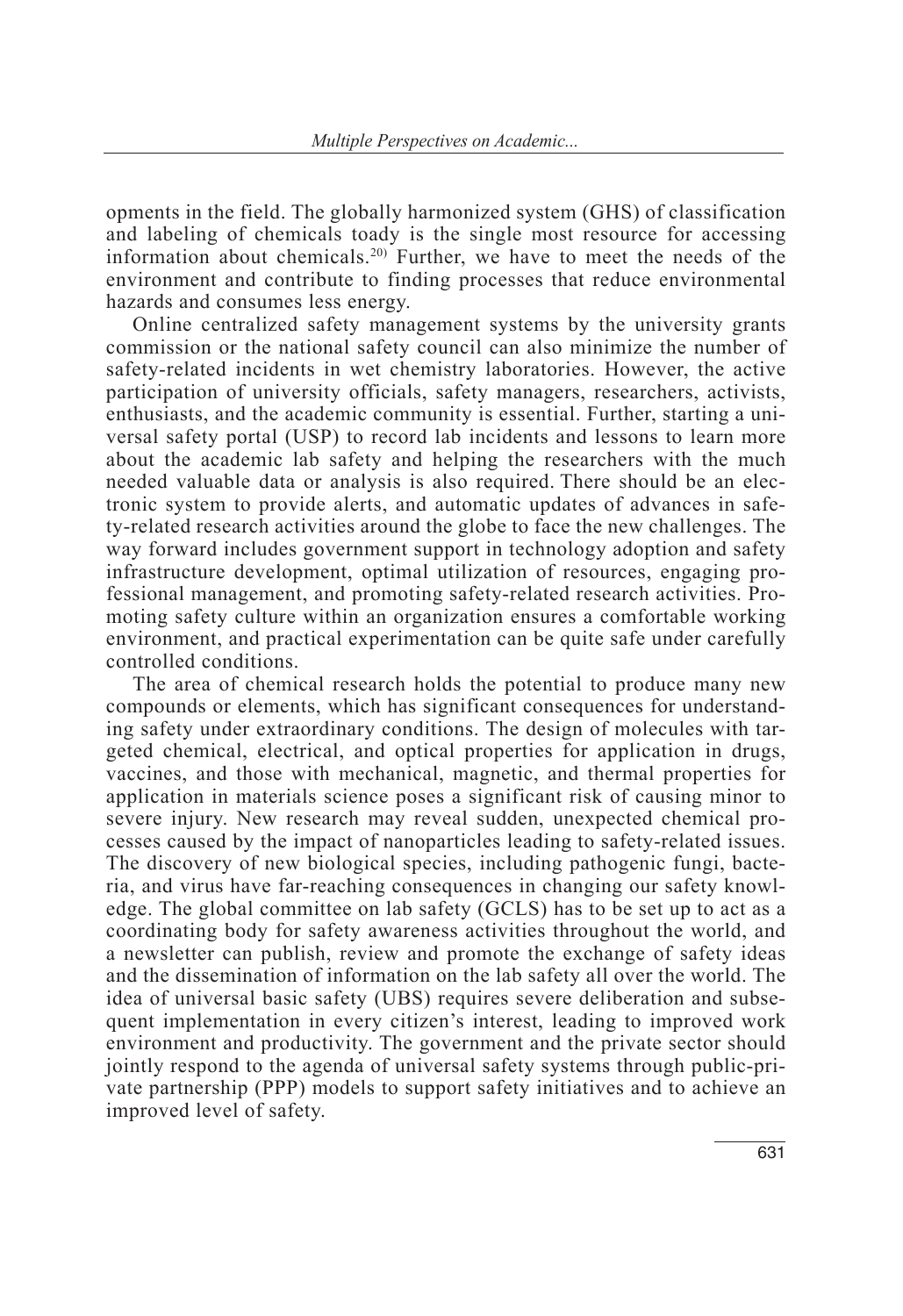### **6. Conclusions**

 A brief history of laboratory accidents in the recent past indicates the gravity of the safety problem on multiple experimental platforms. The academic lab safety is a neglected topic in chemistry, chemical engineering, chemical technology-related subject curricula, and it is essential to incorporate safety course in such programs. Knowing the sources and reasons of lab incidents is a definite aid to avoiding accidents by taking proper preventive actions. The article is concerned with and outlines the academic laboratory safety issues that exist in higher education institutions and highlights multiple analytical perspectives of safe lab practice. Laboratory safety is a significant aspect of every laboratory session that requires safe laboratory procedures and training for all users to develop safety-related skills, safety knowledge, and proactive attitudes. It is vital to prevent adverse health effects from exposure to chemicals, personal injury or injury to fellow workers, and damage to standard equipment.It is crucial to recognize chemical hazards that may occur during laboratory operation and apply controls to minimize the risks of these hazards and to reduce the number of incidents significantly. The difficulties in chemical safety are that each chemical has a different risk, and the users usually cannot analyze the level of risks involved. Further, the risks are not necessarily how they are perceived. A chemical may react violently with the evolution of heat or produce flammable/toxic products. It is a thinking and visualization about the eventuality and consequences with the reasons for the worst possible situation in laboratory operations and taking a quick and wise decision to favorable incident transformation in the direction of safety. The discussion on the roadmap for a paradigm shift through a change of mindset should occur at the user level, and safety should be at the forefront of our consciousness. A laboratory safety management plan (LSMP) should be designed as a baseline preventive model for teachers at the tertiary level that can be replicated elsewhere in schools, colleges, and universities.

The research community should use common pool resources for safety-related development activities and better resource management to safeguard lab user rights. The funds need to go into well-thought-out projects to make a visible impact. The chemical labs had to be housed in one place and redesigned wherever required, keeping in mind the significant safety aspects and ecological impacts. Apart from the commitment to the safety of the university, it also requires a deep understanding of the challenges of safety in academic laboratories to create a culture of safety. It is essential to take sufficient proactive steps during experimentation, including initial attention, closer inspection, keen observation, immediate inference, empirical evidence, quicker recognition of potential danger, and taking immediate action applicable for tackling the emergencies. The safety teachers have to become scholarly practitioners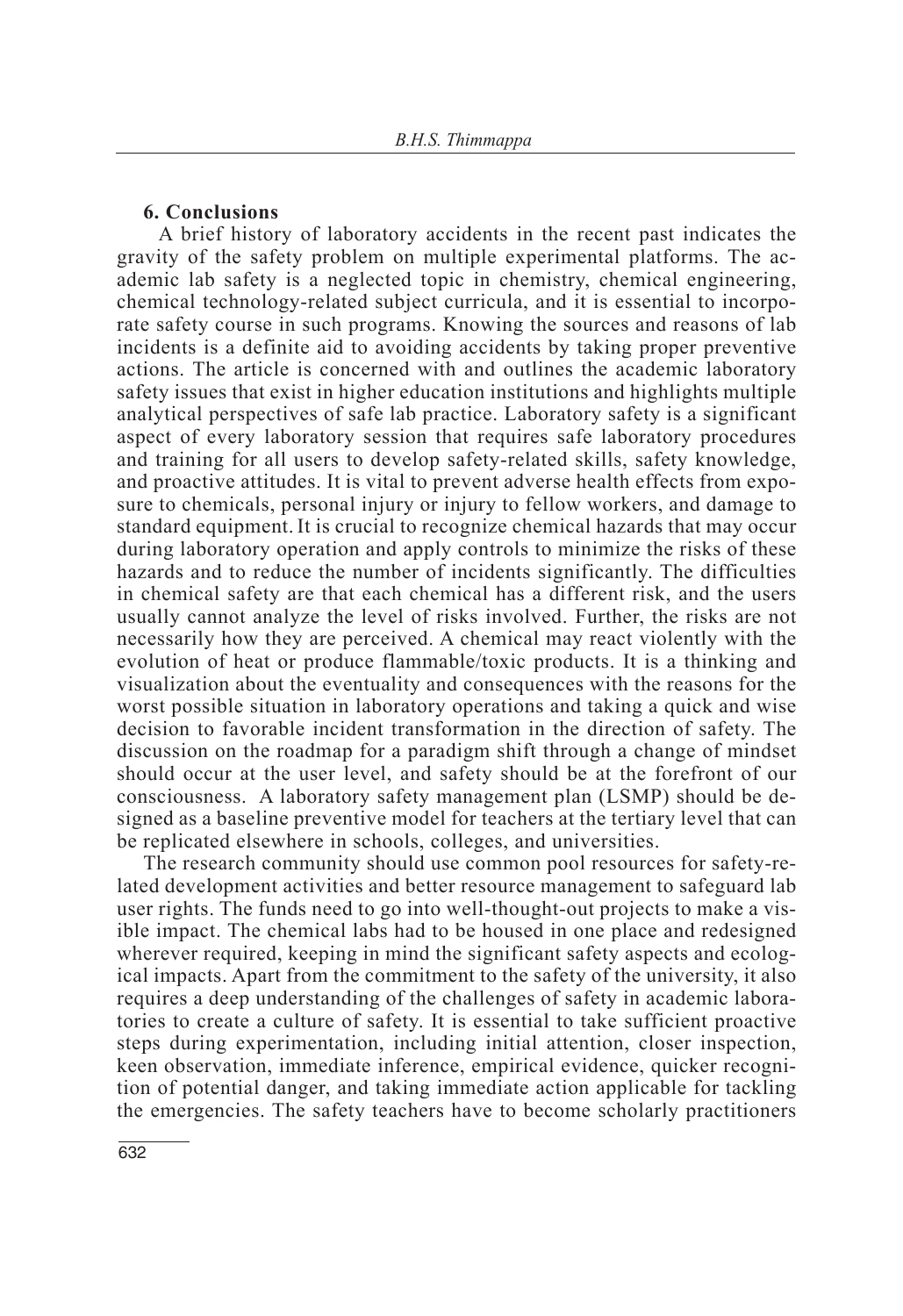and professionals through the development of pedagogical content knowledge (PCK) and best practices (ACS, 2001). In the pre-laboratory session, elaborate instructions on the safety protocol, while performing the laboratory activities should be provided. In the post-laboratory experience, students should be asked to discuss appropriate safety measures taken to experiment safely and efficiently (Corwin, 1999; Grant & Meyer, 1996). It is essential to store the SDS sheets of the common chemicals used in a particular laboratory electronically or in a filing cabinet. The recent trend of a lab on a chip (LOC) to scale down the size of the analytical or preparative platform would undoubtedly help address safety issues.

The electronic surveillance system by installing the closed-circuit television (CCTV) camera network with enhanced surveillance features at various lab locations can have a significant impact on work life. A machine-readable quick-response (QR) code that contains safety information about the individual chemicals must be made available in all the chemical science laboratories. The scan-based image platform on smartphones with Android and iOS operating systems will be a boon to laboratory users. Tangible safety initiatives are essential to driving good candidates to promote talent, training, education, experience, dedication, and delivery aspects of the right decision making at the right time to enable them to perform physical experiments. Apart from the increased primary focus on infrastructural development, establishing a safety management system with the integration of proper attitudes towards safety at the university level would have a direct impact on research. A joint research program on selected safety-related topics may provide insights to bring about a change in current academic laboratory security scenarios and provide opportunities for careers in safety science. An independent study of different safety characteristics of each chemical would throw light on possible physical risks, provide adequate information to foresee and prevent accidents by taking proper precautions for its safe handling.

 It is time to set up the global level academic safety council and national level laboratory safety regulatory authority to frame safety policy, recommend improvements, monitoring safety standards, and incident reporting on scientific research/academic laboratories to foster growth and development in the area of fundamental and applied science, engineering, and technology. It is necessary to constitute a national academic safety council or safety enforcement directorate (SED) with safety experts to look into various aspects of laboratory safety. Establishing a laboratory accident fund can cater to injury or death and provide appropriate compensation. Formation of a safety resource center (SRC) with a national safety network with the necessary knowledge, skills, and information about safety devices helps in the implementation of safety objectives. The department of safety policy and promotion at the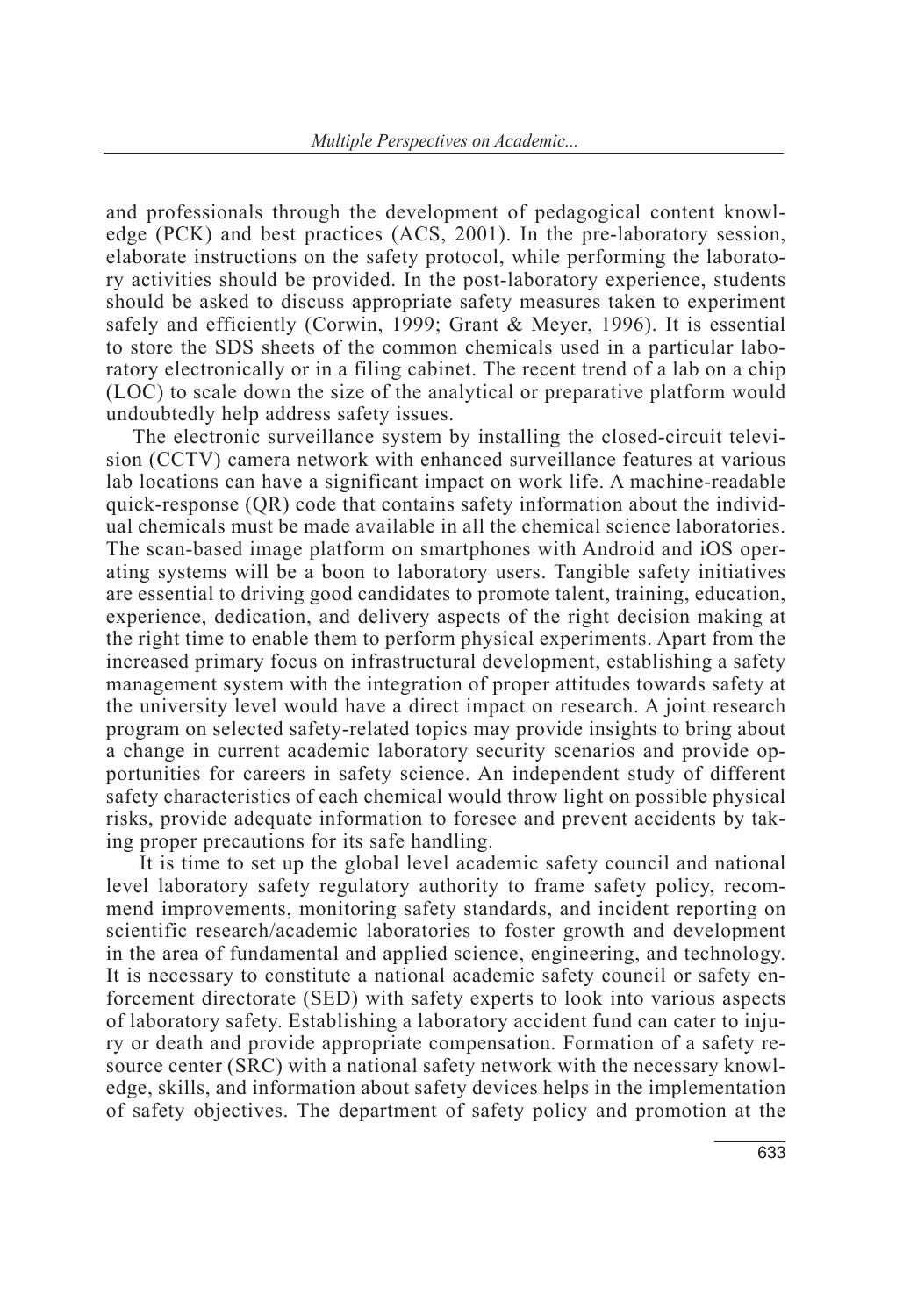university level should monitor the various organizations through lab safety and compliance program. Multidisciplinary safety committees at the institute level should strictly enforce control in all science laboratories and demonstrate a new way of safety education, and reward quality over quantity will transform the way the university functions. A planning and construction division can manage and monitor funds for development projects responsibly. A resource center should be established in select universities to conduct regular refresher courses on safety. The extra and sustained efforts towards safety with the right intent and on a priority basis is the key to bringing in change. A sustained and systematic effort to nurture the safety culture by facilitating a favorable learning environment is required. It is crucial to share knowledge, skills, and attitude aspects with chemical safety communities and implement regulations through safety officer/inspector and faculty resource and action initiative (FR  $\&$  AI). Further, incentive award for institutions or individuals for their outstanding contribution in the safety field would encourage innovativeness. It remains to be seen if the detailed roadmap for the future would lead to significant results while we ultimately act in the general interest of society. We can hope to have a considerable impact on work-life by further evolution in laboratory technology and practice resulting in enhanced safety culture and a decline in the laboratory fatalities in the coming years.

## **NOTES**

- 1. https://www.smah.uow.edu.au/chem/ohs/UOW016874.html (accessed June 2020)
- 2. https://www.icheme.org/lpb (accessed June 2020)
- 3. https://www.wired.com/.../humans-have-made-found-or-used-over-50-million-unique... (accessed June 2020)
- 4. https://www.cdc.gov/niosh/homepage.html (accessed June 2020)
- 5. https://www.ilo.org/safework/info/instr/WCMS\_183524/langen/index. htm(accessed June 2020)
- 6. https://www.mhrd.gov.in/sites/upload\_files/mhrd/files/statistics/ AISHE2011-12P\_1.pdf (accessed June 2020)
- 7. https://www.chemicalindustryarchives.org  $\rightarrow$  fact and fiction (accessed June 2020)
- 8. https://www.osha.gov/ (accessed June 2020)
- 9. https://www.cancer.org/cancer/cancer.../known-and-probable-human-carcinogens.html(accessed June 2020)
- 10. https://www.en.wikipedia.org/wiki/List\_of\_highly\_toxic\_gases (accessed June 2020)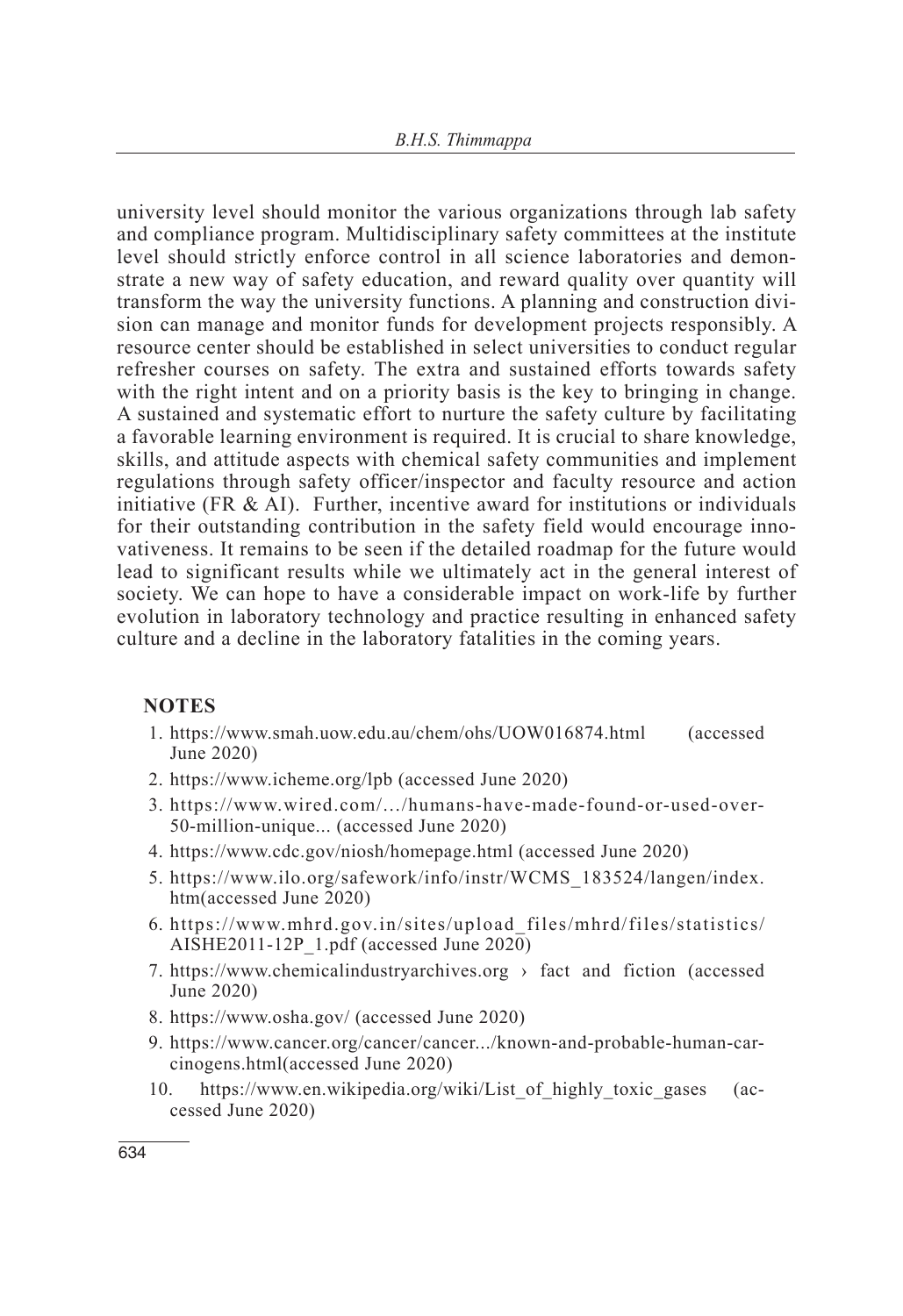- 11. www.labsafetyinstitute.org/LabSafetyGuidelines.html (accessed June 2020)
- 12. https://www.labmanager.com/lab-health-and-safety(accessed June 2020)
- 13. https://www.oshatrain.org/courses/studyguides/715studyguide.pdf (accessed June 2020)
- 14. http://www.cen.acs.org/articles/87/i31/Learning-UCLA.html (accessed June 2020)
- 15. https://www.sciencelab.com/sdsList.php (accessed June 2020)
- 16. https://www.safetystoragecentre.co.uk › Advice Centre (accessed June 2020)
- 17. https://www.epa.gov/iaq/ (accessed June 2020)
- 18. https://www.pistoiaalliance.org/projects/chemical-safety-library/ (accessed June 2020)
- 19. https://en.wikipedia.org/wiki/Laboratory\_information\_management\_ system (accessed June 2020)
- 20. https://www.ccohs.ca > oshanswers > chemicals > ghs (accessed June 2020)

#### **REFERENCES**

- Amburgey-Peters, J.C. (2002). Implementing Temporary Facilities for Organic Chemistry Laboratory. *J. Chem. Educ. 79,* 607 – 610.
- American Chemical Society. (2017). *Safety in Academic Chemistry Laboratories, 8th Ed*. Washington, D.C.
- American Chemical Society. (2001). *Chemical Safety for Teachers and their Supervisors.* Washington, D.C.
- American Institute of Chemical Engineers. (1990). *Safety, Health and Loss Prevention in Chemical Processes.* New York.
- Corwin, C.H. (1999). *Prentice Hall Laboratory Manual for Introductory Chemistry, 3rd Edn.* California: American River College.
- Cote, R. P. & Wells, P.G. Eds., (1991). *Controlling Chemical Hazards*. London: Unwin Hyman, 310.
- Freeman, N.T. & Whitehead, J. (1982). *Introduction to Safety in the Chemical Laboratory*. London: Academic Press.
- Girolalmi, G. Rauchfus T. & Angelici, R.J. (1999). *Synthesis and Technique in Inorganic Chemistry, 3rd Ed*. Sausalito, CA: University Science Books.
- Grant, G.J., & Meyer, G. M. (1996). *Laboratory Manual for General Chemistry, 5th Ed*. Salem: Sheffield Publishing.
- Hall, S.K. (1993). *Chemical Safety in the Laboratory*. California: CRC Press.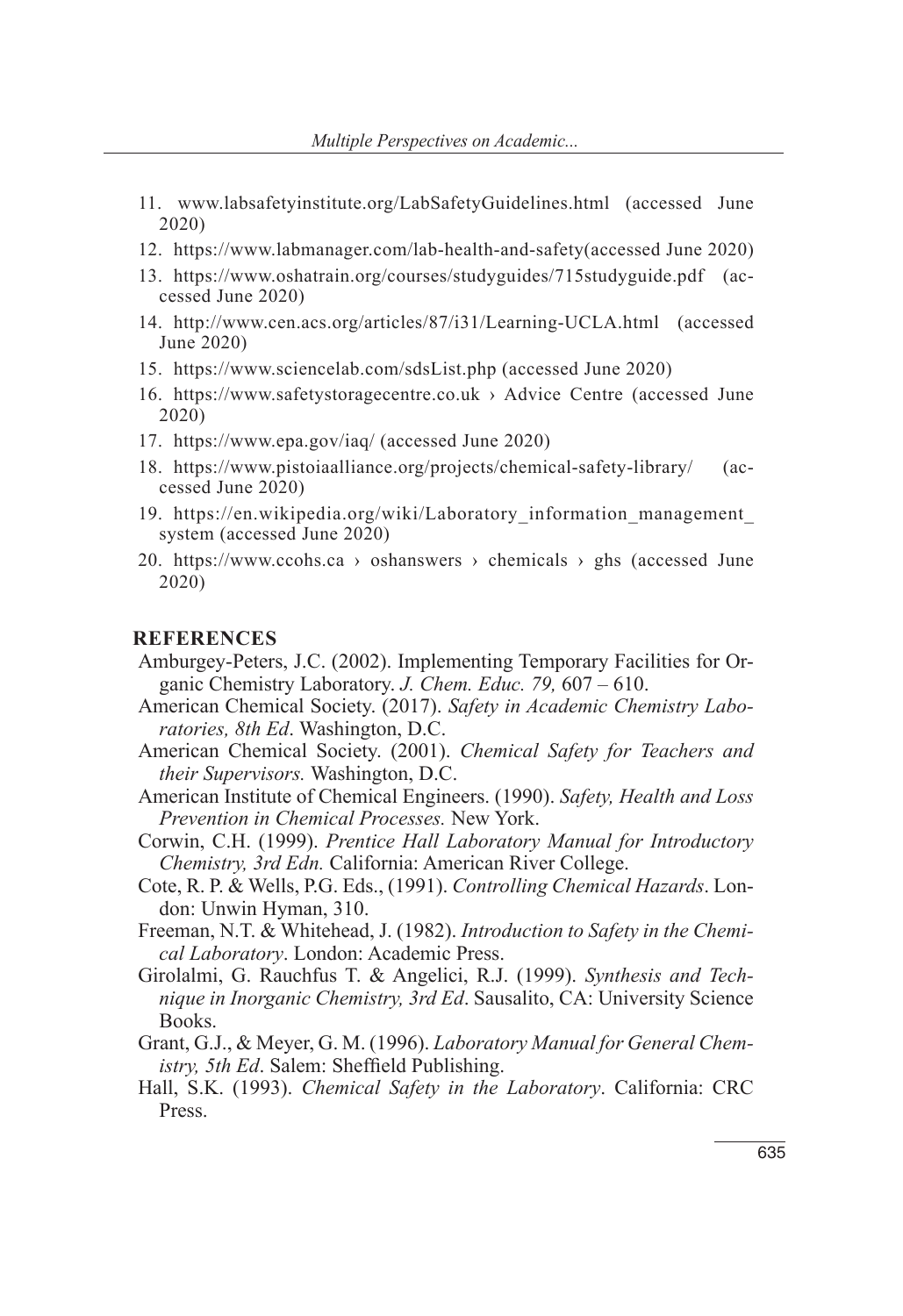- Haynes, W.M. (2017). *Ed., CRC Handbook of Chemistry and Physics, 97th Ed*. Boca Raton: CRC Press.
- Hill, R.H. Jr. (2016). Undergraduates Need a Safety Education, *J. Chem. Educ. 93,* 1495 – 1498.
- Institute of Chemical Engineers. (1983). *Loss Prevention and Safety Promotion in the Process Industries,* London: Pergamon Press.
- Kharbanda, O.P. & Stallworthy, E.A. (1988). *Safety in the Chemical Process Industry,* London: Heinemann Publishing Ltd.
- LeFèvre, M. J. & Shirley, C. (1997). *First Aid Manual for Chemical Accidents.* New York: John Wiley & Sons, Inc.
- Luxon, S.G. (1992). *Ed., Hazards in the Chemical Laboratory, 5th Ed*. Cambridge: Royal Society of Chemistry.
- Meyer, R., Köhler. J. & Homburg A. (2007). *Explosives, 6th Ed.* Weinheim: VCH-Verlag.
- National Research Council. (1995). *Prudent Practices for Disposal of Chemicals from Laboratories.* Washington, D.C.: National Academy Press.
- National Fire Protection Association. (2010). *Fire Protection Guide to hazardous Materials, 14th Ed.* Quincy.
- National Research Council. (2014). Safe Science: *Establishing and Promoting a Culture of Safety in Academic Lab Research*. Washington, D.C.: National Academy Press.
- National Research Council. (1981). *Prudent Practices for Handling Hazardous Chemicals in Laboratories*. Washington, D.C.: National Academy Press.
- Noorden, R.V. (2013). Safety Survey Reveals Lab Risks. *Nature, 493,* 9 10.
- Royal Society of Chemistry. (1986). *Guide to Safe Practices in Chemical Laboratories.* London.
- Sanders, R.E. (2005). *Chemical Process Safety, Learning from Case Histories, 3rd Ed.* Oxford: Butterworth-Heinemann.
- Sax, N.I. & Lewis, R.J. (1988). *Dangerous Properties of Industrial Materials, 7th Ed.* New York: Van Nostrand Reinhold.
- Sax, N.I. & Lewis, R.J. (1987). *Rapid Guide to Hazardous Chemicals in the Workplace.* New York: Van Nostrand Reinhold Co.
- Saxena, J. (1984). *Ed, Hazard Assessment of Chemicals: Current Developments, Vol. III*. Orlando: Academic Press, Inc.
- Schroder, I., Huang, D.Y.Q., Ellis, O., Gibson, J.H. & Wayne, N.L. (2016). *J. Chem. Health Safety, 23,* 12 – 23.
- Shriver, D. F. & Drezdzon, M.A. (1986). *The Manipulation of Air-Sensitive Compounds, 2nd Ed.* New York: Wiley.